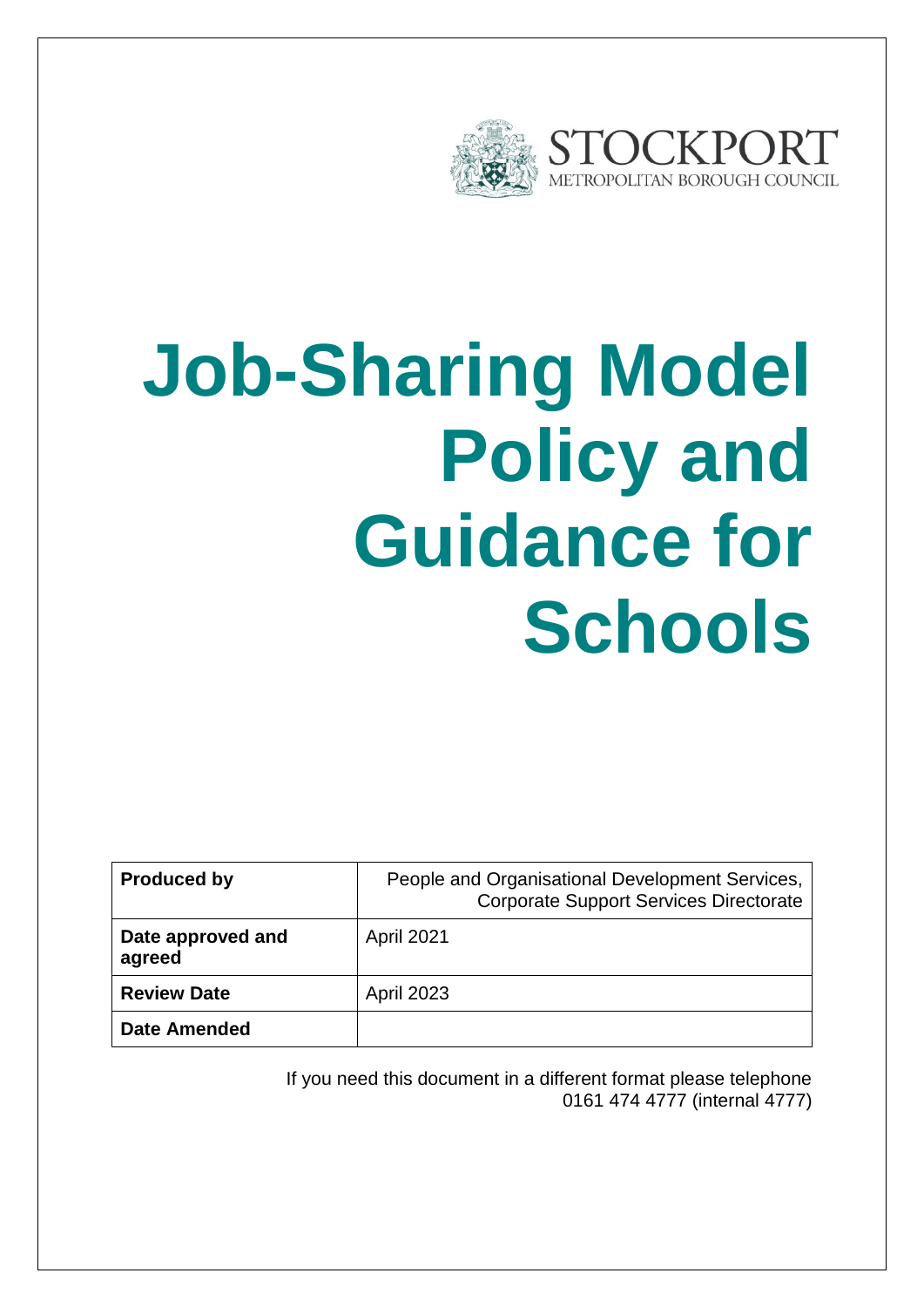# **Contents**

| 1. |           |  |
|----|-----------|--|
| 2. |           |  |
| 3. |           |  |
| 4. |           |  |
|    |           |  |
|    |           |  |
|    |           |  |
| 5. |           |  |
| 6. |           |  |
| 7. |           |  |
| 8. |           |  |
|    |           |  |
| 1. |           |  |
| 2. |           |  |
| 3. |           |  |
| 4. |           |  |
| 5. |           |  |
| 7. |           |  |
| 9. |           |  |
|    |           |  |
|    |           |  |
|    |           |  |
|    |           |  |
|    |           |  |
|    |           |  |
|    |           |  |
| 1. |           |  |
| 2. |           |  |
| 4. |           |  |
| 5. |           |  |
| 6. |           |  |
| 7. |           |  |
| 8. |           |  |
|    | Page $ 1$ |  |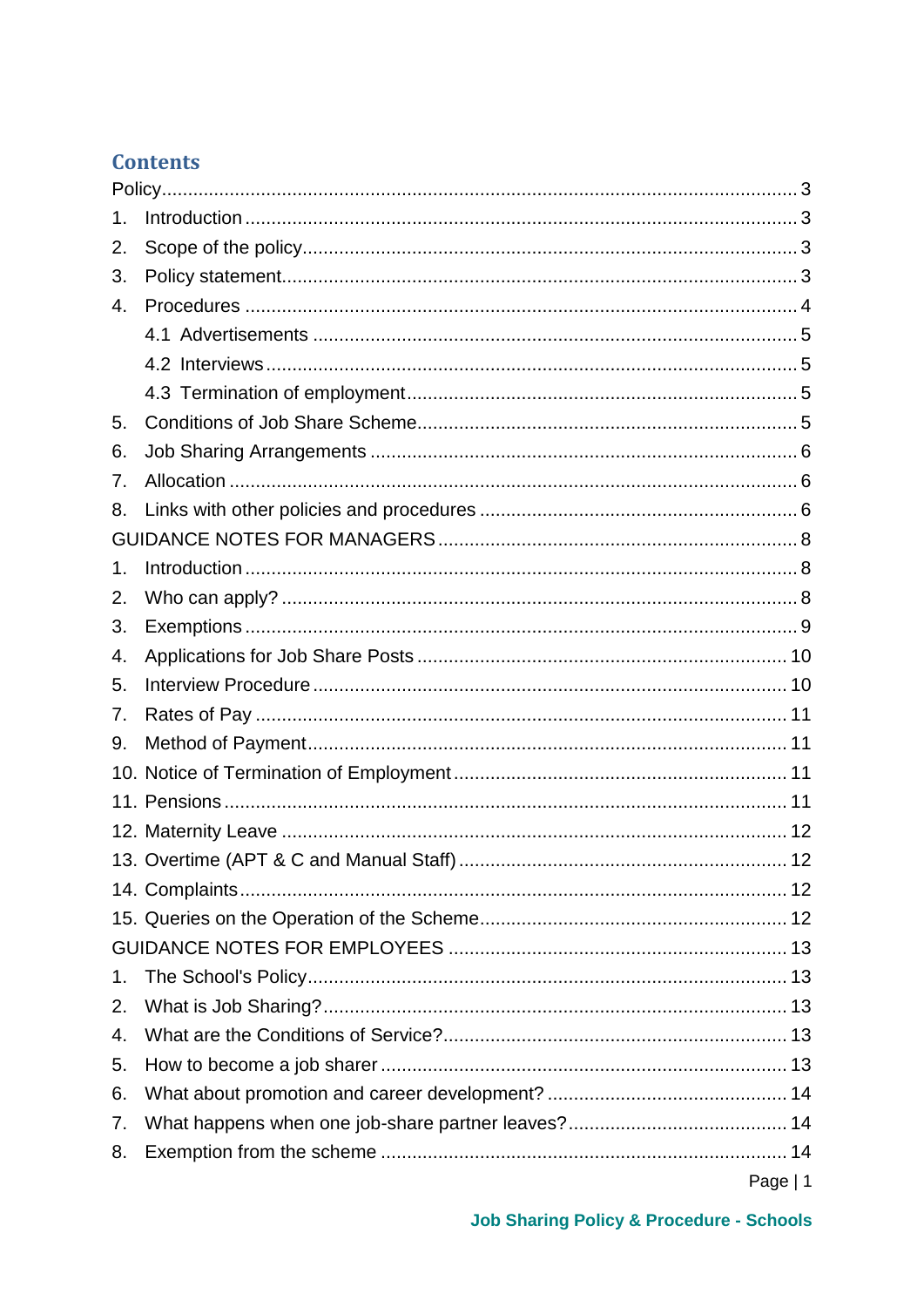| 12. What arrangements should I make for the Performance Management of Job |  |
|---------------------------------------------------------------------------|--|
|                                                                           |  |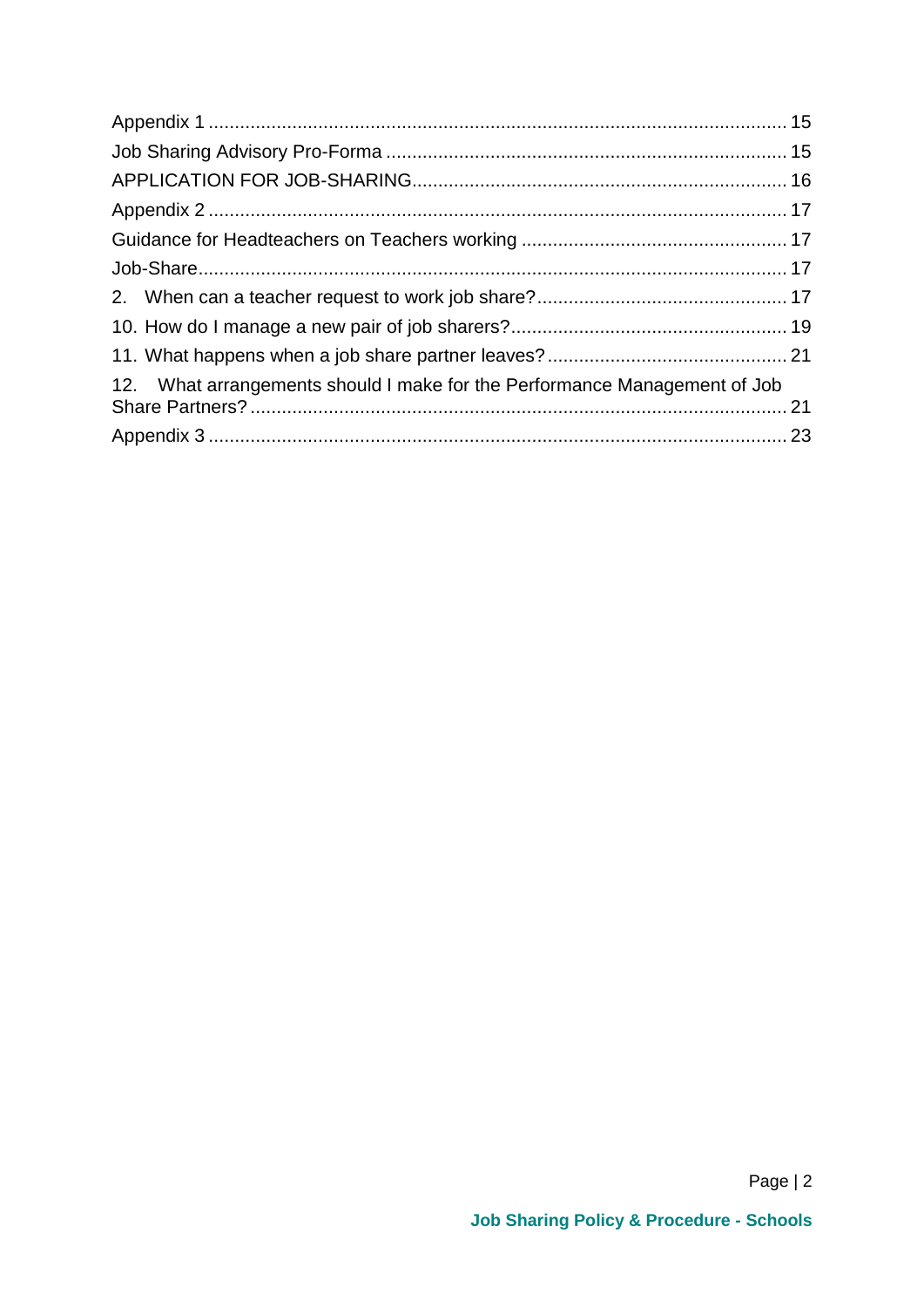# <span id="page-3-0"></span>**Policy**

# <span id="page-3-1"></span>**1. Introduction**

Job sharing is a method of working whereby two people voluntarily share the duties and responsibilities of one full-time position. Job sharers should not be considered part-time workers. The full-time salary and accompanying conditions of service are divided proportionately between the job sharers.

Applications for Job-Share may arise through:

- (i) Existing employees wishing to share their own or similar job
- (ii) Employees returning from Maternity Leave
- <span id="page-3-2"></span>(iii) Two separate candidates applying for one vacant full-time post on a jobsharing basis.

# **2. Scope of the policy**

<span id="page-3-3"></span>The Job Sharing scheme applies to all posts unless it can be established that a particular post is not suitable. (See Guidance Notes for Managers – Section 3).

#### **3. Policy statement**

- 3.1 Job sharing arrangements will only be introduced on a voluntary basis. Job sharers will be no more susceptible to redundancy than any other employee.
- 3.2 Job sharers will be appointed to individual contracts of employment, the job security of each sharer is not, therefore, conditional on the continuing employment of the other.
- 3.3 Job sharers will be paid the appropriate rate of pay for the post, on a pro rata basis, in accordance with the number of hours worked and the grade of the post.

The post against which a job sharer is employed will remain as a whole post in establishment terms and the grades of the post relate to all sharers employed against it.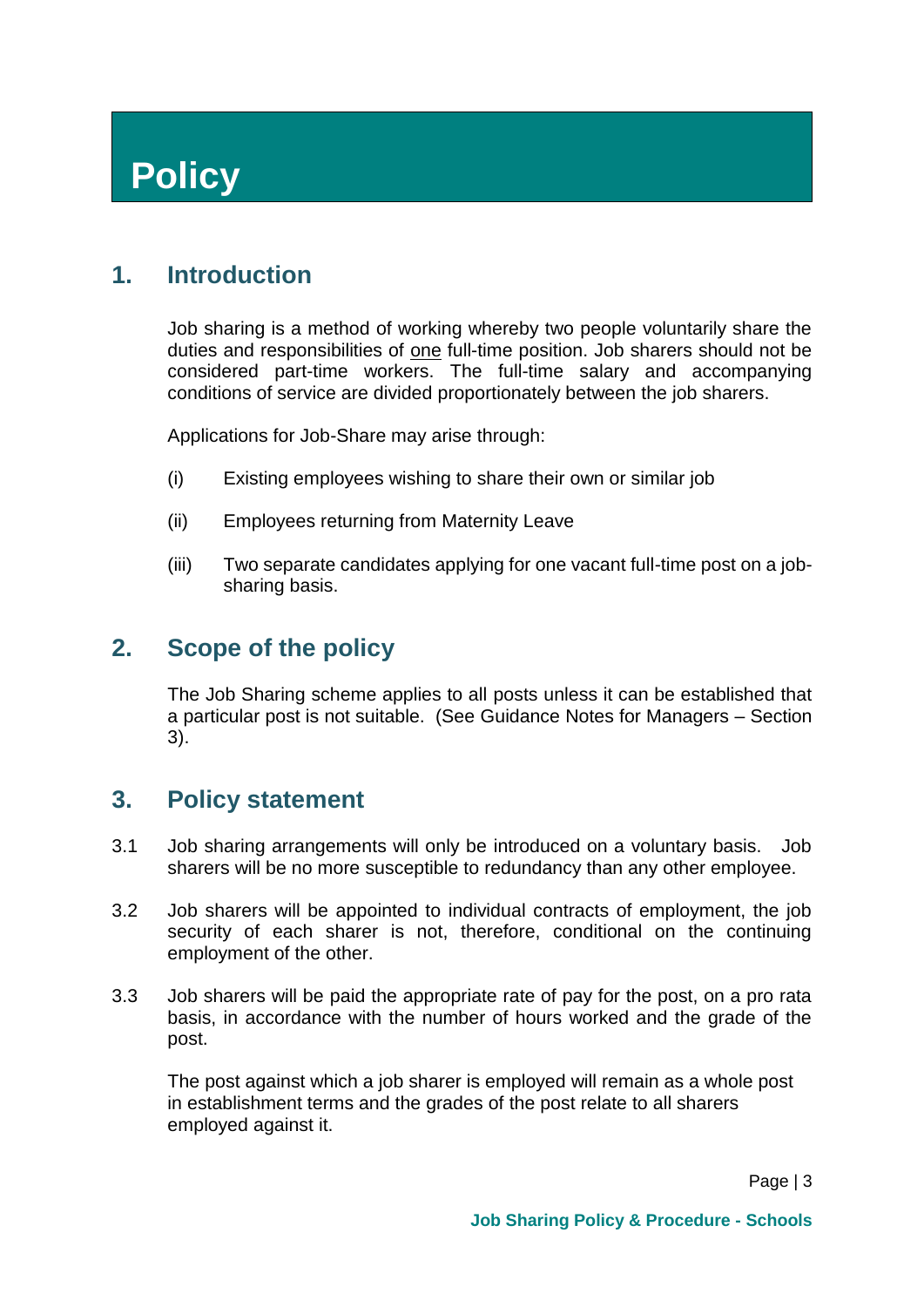Any review of the grading of the post will consider the whole post and not the duties of an individual employed against part of the post.

- 3.5 Incremental progression will be on an individual basis. Sharers in the same post may therefore be paid at different rates of pay, within the same grade.
- 3.6 All entitlements associated with length of service, e.g. sick pay entitlement and maternity pay will be individually applied and calculated on a pro rata basis.
- 3.7 The normal arrangement for providing temporary cover during maternity leave will apply. If however the remaining job sharer is offered the extra temporary hours, a separate contract should be issued for these hours.
- 3.8 Bank Holiday arrangements will be calculated on a pro rata basis.
- 3.9 Staff moving from full-time work to a job sharing arrangement should be advised that this will affect their long term benefits from the Teachers' Pension or Local Government Superannuation Schemes.
- 3.10 Job sharers who earn more than the lower earnings limit will pay National Insurance contributions and will therefore be entitled to the normal National Insurance benefit when appropriate.
- 3.11 Staff employed on one job sharing contract should not be employed on a second job sharing contract at the same time.
- 3.12 The number of hours worked by the sharer should not normally exceed the contracted hours. Approved additional hours will either qualify for time off in lieu or be paid for at the basic hourly rate not at an overtime rate.
- 3.13 Job sharers will have the option to fill in for their partners for sick leave, INSET or other absence, at the discretion of the Headteacher.

#### <span id="page-4-0"></span>**4. Procedures**

Where an existing employee wishes to share his/her own post they should consult their Headteacher and Head of Department if appropriate. Unless the post is to be exempt from job-share arrangements it will be advertised through the internal Newsletter. If there are no suitable applicants the employee could consider the possibility of sharing another similar post providing the current postholder and school management are agreeable to such an arrangement. Alternatively, management, at its discretion, may agree to advertise the post externally.

If these options do not provide a suitable job-share partner it will not be possible to pursue the proposal to job-share.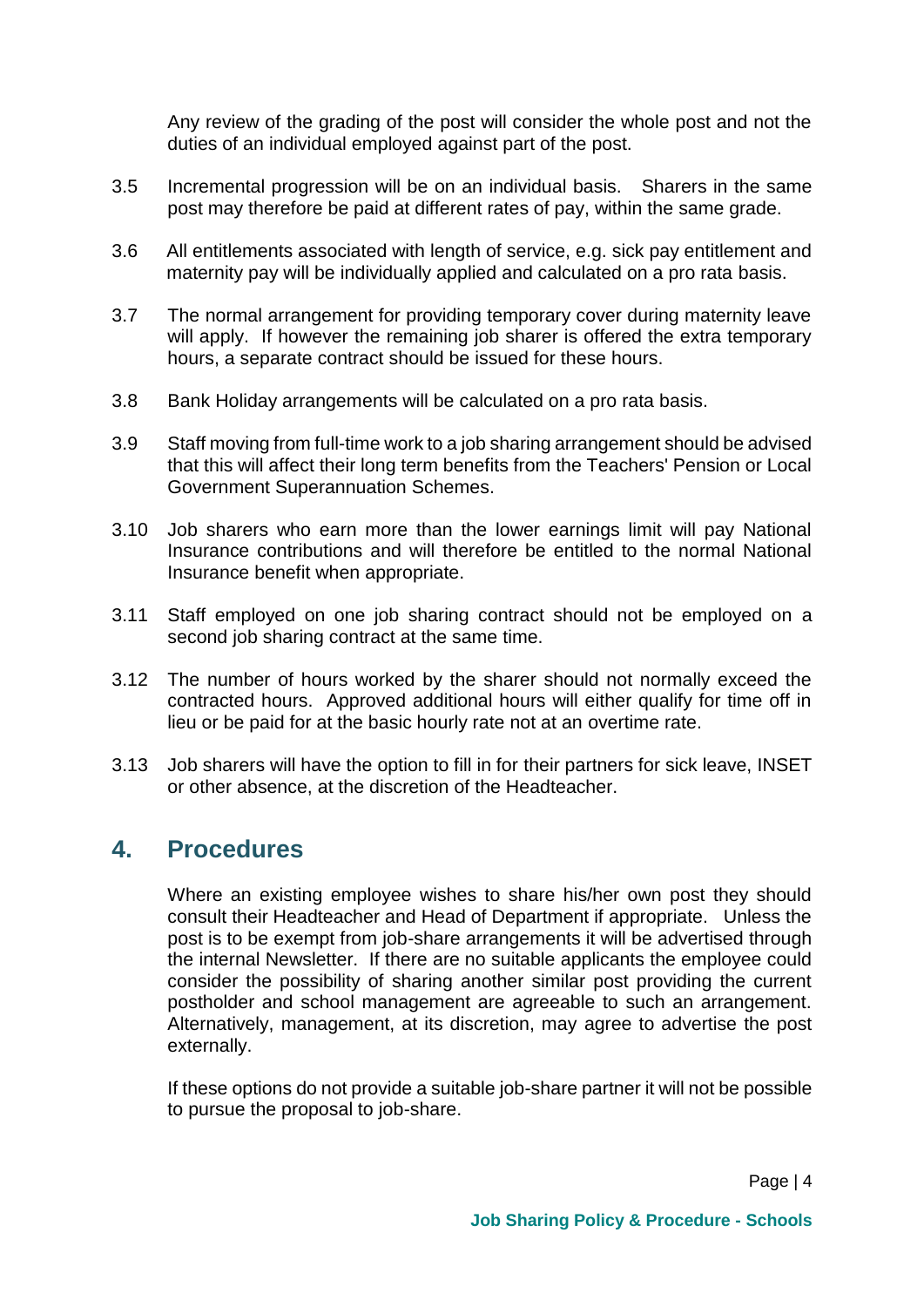#### <span id="page-5-0"></span>**4.1 Advertisements**

All recruitment advertisements (internal and external) should state that the school operates a job share policy and that all posts are available for job-share unless otherwise indicated.

#### <span id="page-5-1"></span>**4.2 Interviews**

Applicants for a job-share post should be considered within the school's normal selection process. Individual job-sharers should be assessed on their merits as all other candidates, and in line with the school's Recruitment and Selection policy.

Job Share applicants should be individually interviewed. When job-sharers are selected for the same post and a written offer of employment made they should be given the opportunity to meet each other, together with the Headteacher and Head of Department.

If after interview both a full-time candidate and a single job share applicant are identified as suitable for the post, an offer will be made to the full-time candidate. The single job-share applicant will be advised that unfortunately as it was not possible to find a suitable partner, their application has been unsuccessful.

When there is a sharer already in post (as a result of a sharer leaving) and another sharer is offered an appointment they must be given the opportunity to meet in the presence of the Headteacher and Head of Department.

#### <span id="page-5-2"></span>**4.3 Termination of employment**

If one job sharer terminates his/her employment the decision to advertise the post will be considered by school management in line with all other posts. If management wish the job to revert to full-time the remaining job sharer should initially be offered all of the remaining hours of the post.

Otherwise the post will remain on a job share basis and the remaining hours will be advertised through normal channels. If it is not possible to identify a suitable partner then redeployment may be considered.

# <span id="page-5-3"></span>**5. Conditions of Job Share Scheme**

Job Sharers already in post will be able to apply for any vacancy through the normal process on a full-time or job share basis, if the post has been designated as one appropriate for job sharing.

Job Sharers should have the opportunity to return to full-time employment providing the appropriate vacancies are available.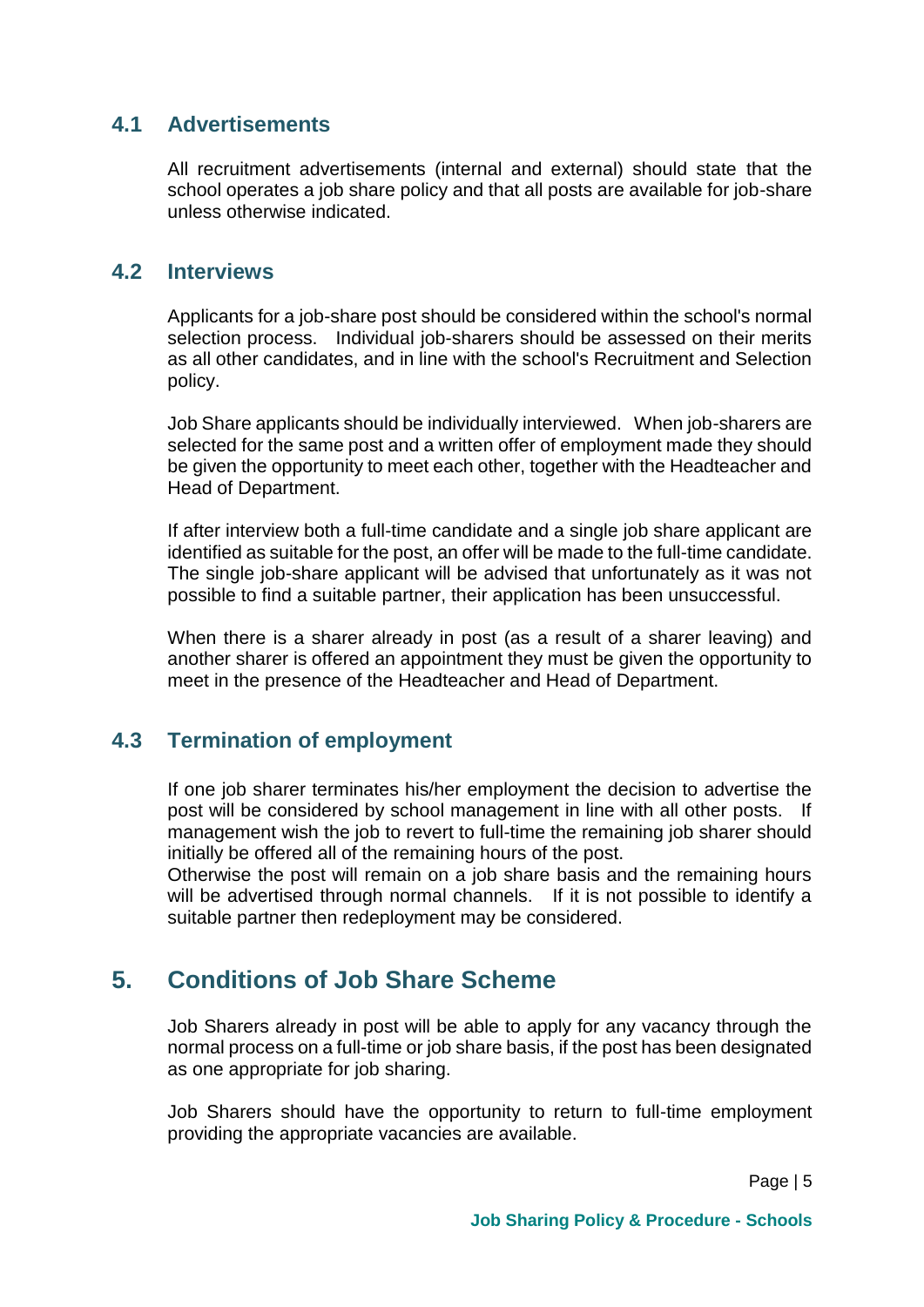# <span id="page-6-0"></span>**6. Job Sharing Arrangements**

The particular arrangements for job sharing may vary considerably dependent on both the type of work and the individuals concerned. When a job sharing appointment is made arrangements for covering the hours of work and the allocation of particular duties must be mutually agreed with the individuals concerned and confirmed in writing.

# <span id="page-6-1"></span>**7. Allocation**

Whilst job sharing partners will share the same job description, the allocation of tasks should take into account:

- the type of work
- the needs of the service
- the fair distribution of different types of work between the sharers
- the special skills, knowledge and ability of the sharers
- individual workloads

and should encompass the full range of duties of the post.

Arrangements for the division of hours worked between sharers will need to take into account the requirements of the job for cover at particular times or on particular days and how the cover is to be undertaken between them.

Arrangements for the division of hours on a job sharing basis could include any combination which is acceptable to management, e.g.:

- (i) week on/week off arrangement
- (ii) divided week e.g. 2½ days per week per person
- (iii) mornings/afternoons
- (iv) alternate days

<span id="page-6-2"></span>The need for and length of overlap between the two sharers will depend on the type of work concerned. (For teaching staff the combined number of hours worked by sharers should not exceed 1265 hours over the school year).

#### **8. Links with other policies and procedures**

In dealing with job-sharing requests and arrangements and job-sharing employees, managers should be aware of and comply with the terms of other relevant policies and procedures including but not limited to:

- Flexible Working
- Employee Relations Procedure
- Guidance Notes for Managers Employee Relations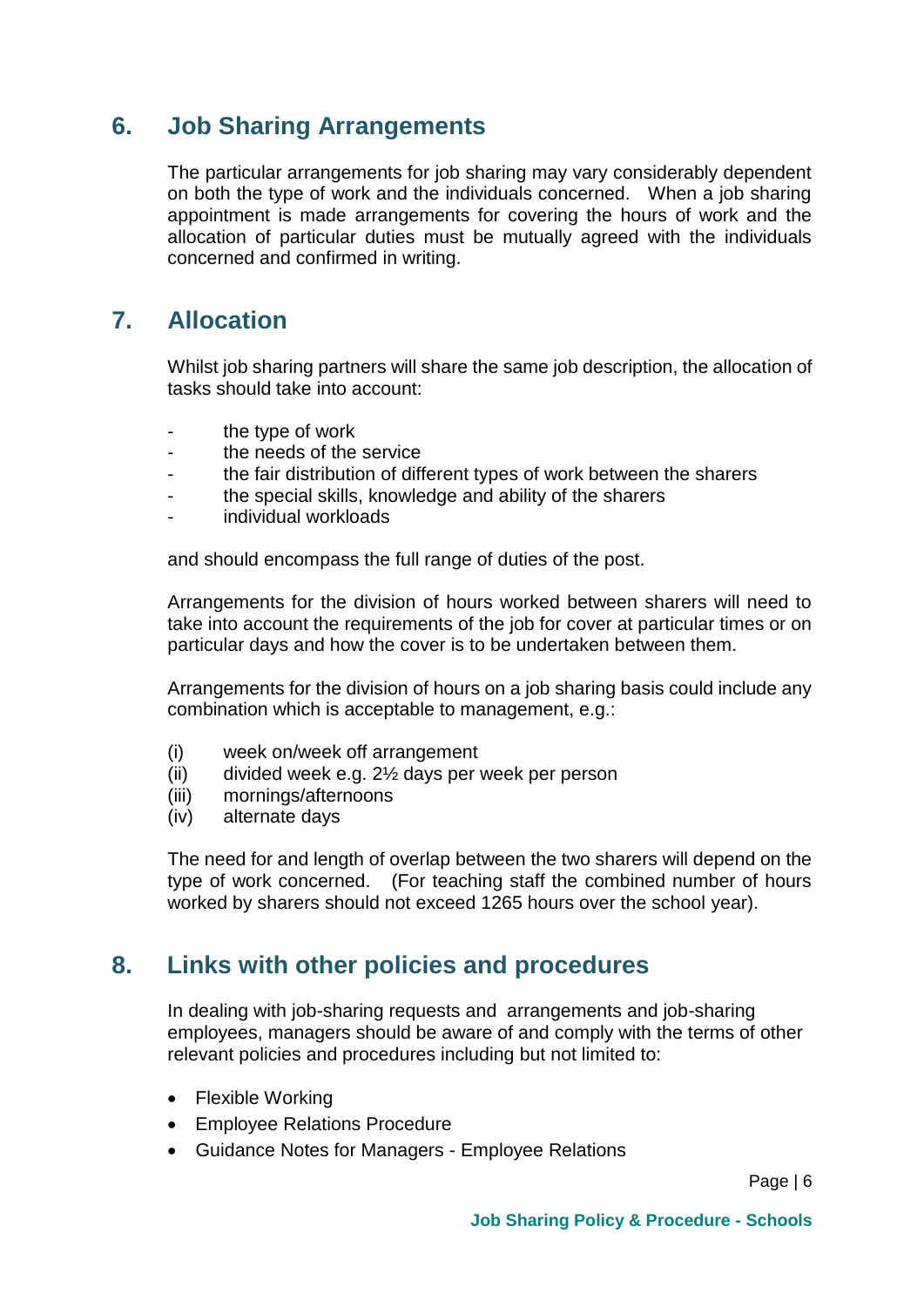- Safer Working in Schools
- Managing Stress Model Policy Statement for Schools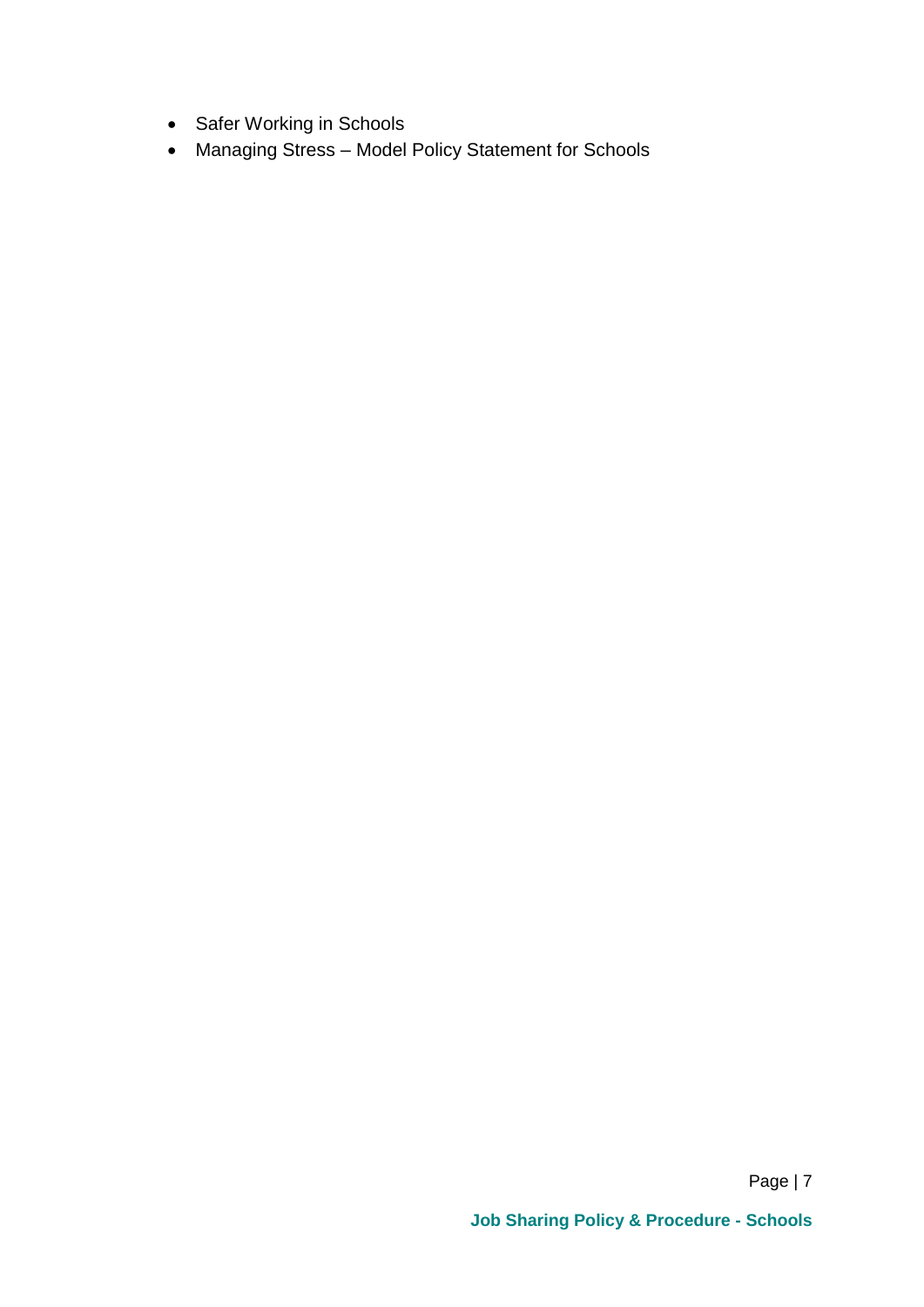# <span id="page-8-0"></span>**GUIDANCE NOTES FOR MANAGERS**

#### <span id="page-8-1"></span>**1. Introduction**

Job Sharing Schemes are intended to promote a more flexible approach to work both for managers, in the number and quality of staff she/he has available, and to employees in that it has the potential to create more job opportunities. Job sharing thus presents a fundamental change to existing employment practices and it is therefore important that these guidelines should be read in conjunction with the policy document outlining the scheme itself and in the case of teachers requesting job-share the document Guidance for Headteachers (FAQ's on Teachers working job-share) – Appendix 2.

Job sharing should present a number of potential advantages to schools and includes the following:

- (i) A school may be unable to find a suitable person to do a particular job on a full-time basis. If the job is shared, there may be a further pool of potential applicants from which to choose.
- (ii) Some jobs may be repetitive or high pressured and as such turnover rates may be high. The sharing of such jobs may reduce turnover and maintain stability. Alternatively, schools may lose valued employees because full-time work does not suit their personal needs. Job sharing can prove one way of retaining highly capable staff who might otherwise have left
- (iii) It may also be economically advantageous in some cases for schools to arrange cover over peak periods so that both job sharers work busy periods, but are off work during quieter periods.
- (iv) Greater continuity can be brought about because one sharer can carry on with at least half of the work if the other falls sick, leaves the job or takes holiday or other leave. There is also the possibility of one half standing in on a paid full-time basis in an emergency, but this is not a requirement of the scheme and pressure should not be put on the job sharer to do this.

# <span id="page-8-2"></span>**2. Who can apply?**

The scheme will apply to all posts unless it can be established that a particular post is unsuitable (see exemptions below).

An arrangement for job sharing may be introduced, for example, due to: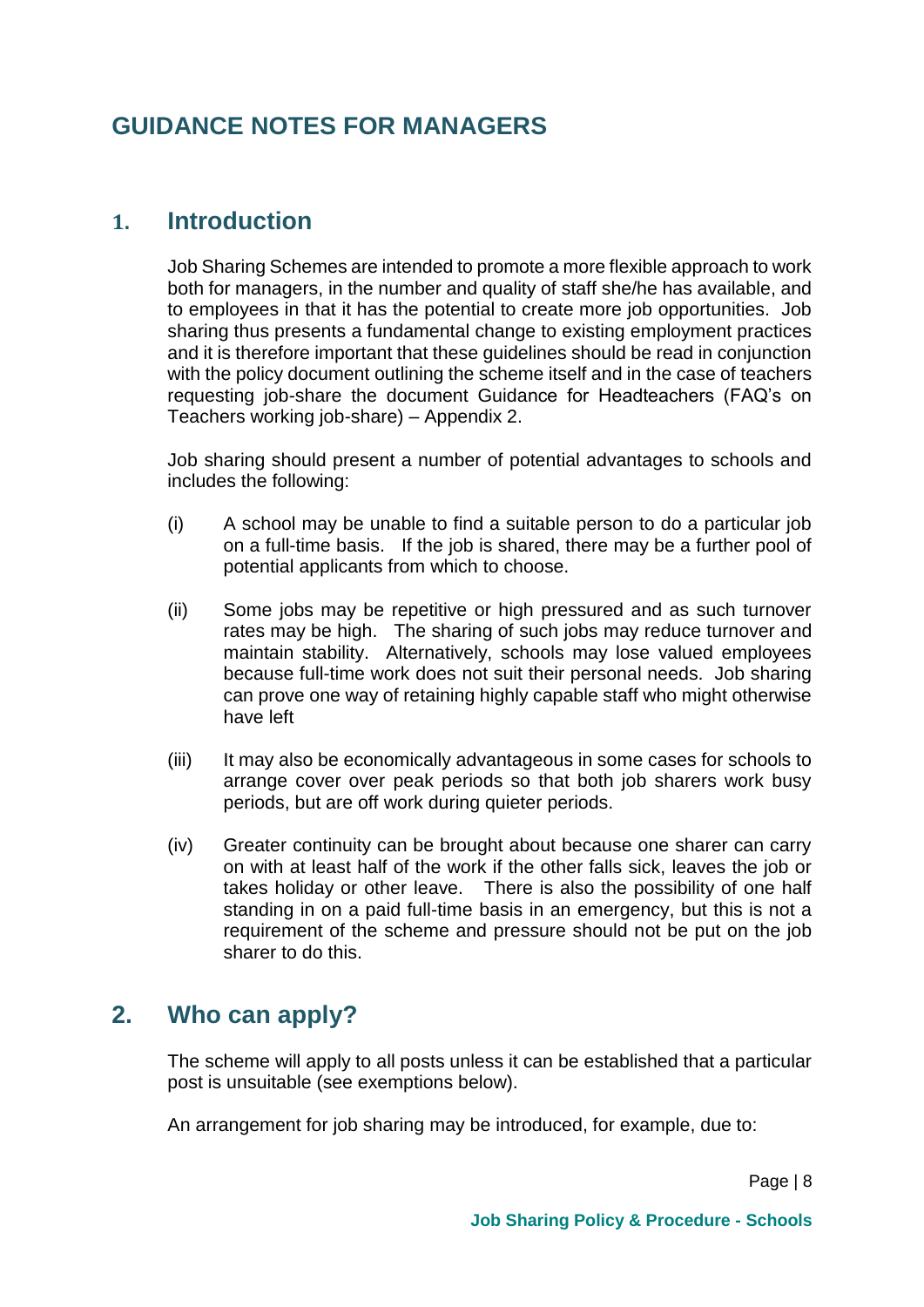(a) An existing full-time employee seeking a job sharing arrangement through a flexible working request. Headteachers should give these requests careful consideration in line with the Flexible Working policy, no request should be turned down unreasonably or without clear justification.

The section –Guidance for Employees - may be helpful to existing employees considering job share. (See Appendix 1).

- (b) Two separate candidates can be appointed to a vacant full-time post on a job sharing basis.
- (c) An employee returning from maternity leave can request to return on a job sharing basis. The remaining portion of hours would then be advertised.

# <span id="page-9-0"></span>**3. Exemptions**

The opportunity for job sharing is open to most posts. As such all advertisements for vacant posts (both internal and external) will make reference to the School's Job Share policy and indicate that all posts are available for Job Share unless otherwise stated.

Exemptions should be determined on clear criteria related to the demands of a particular post.

The following factors should be addressed when making an exemption:

(i) Job sharing may be more difficult to operate in practical terms with senior jobs that have significant managerial content. This may be particularly so where there are potential communication difficulties between the two sharers.

However, this does not mean it is not possible to job share such posts and in considering an exemption any potential difficulties should be fully .explored.

- (ii) Headteachers should examine each post in detail, looking at factors that may include the following:
	- does the position require a broad range of skills?
	- can the responsibilities be clearly defined and divided?
	- what hours need to be covered by the sharers, and what degree of overlap would be required?
	- responsibility for others and the degree of that responsibility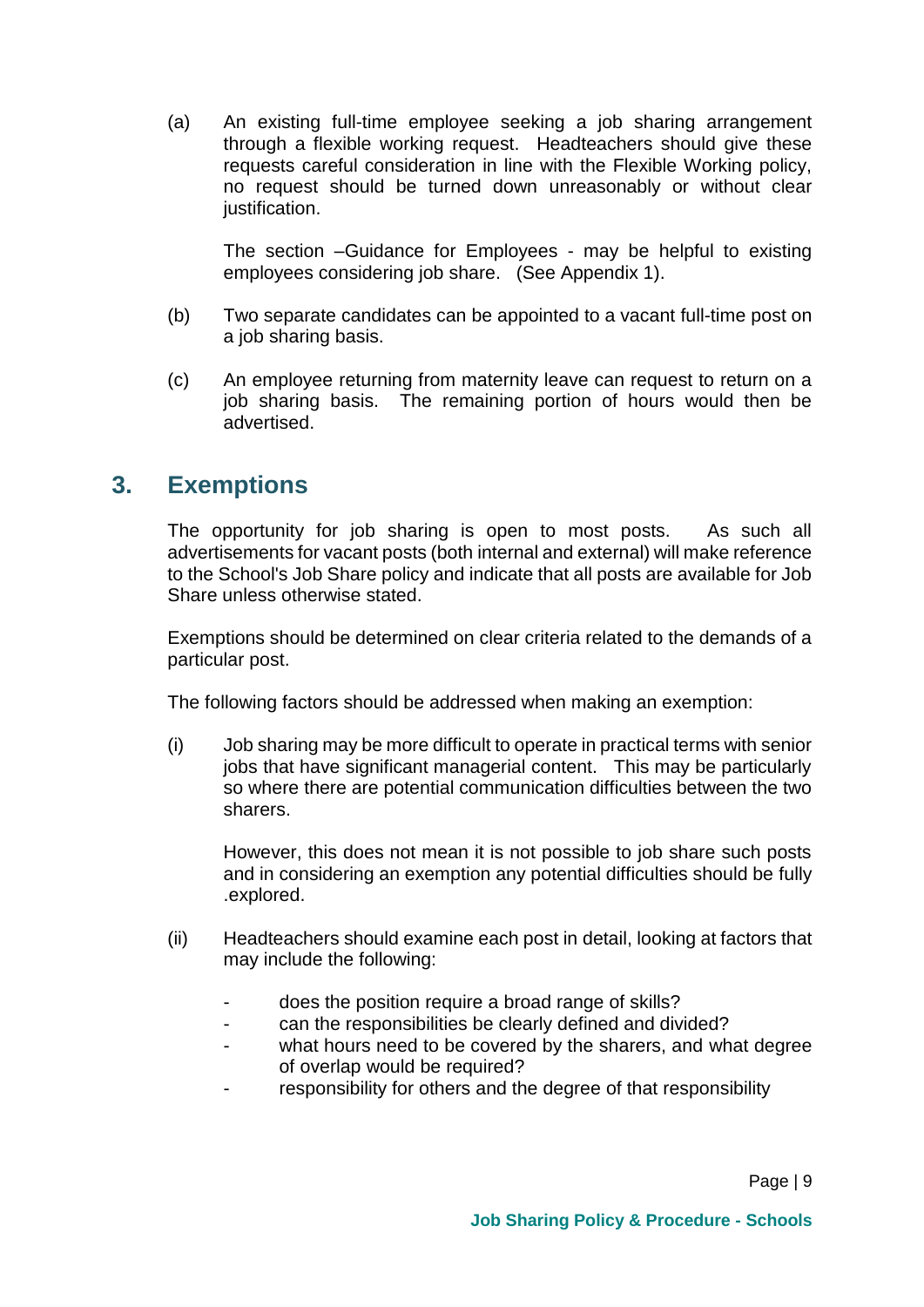# <span id="page-10-0"></span>**4. Applications for Job Share Posts**

Headteachers should be aware that any applicant may be a potential job sharer. It may be helpful to ensure that all applicants complete the advisory proforma at Appendix I. This information will only be made available to the panel at the interview stage, where candidates should be asked about potential job share arrangements.

# <span id="page-10-1"></span>**5. Interview Procedure**

The same interview procedure for full-time employees should also apply to job sharers. This includes:

- (a) Interviewing each candidate individually to assess ability to do the job.
- (b) Each candidate should receive broadly the same structure, time and questions.
- (c) The panel should consider each candidate at the end of each interview. They should reach an agreed panel decision on each.

An individual application for job sharing should be treated as all others in the above process. The candidate should then be assessed on his/her merits.

Interviewers are perfectly entitled at the final stage to make any selection according to assessed ability. For example:

- to appoint a full-time applicant;
- to appoint two job share applicants where applicable:
- to appoint a single applicant for job share and to re-advertise the other half.

#### **6. The Job Offer**

Where two job sharers are offered the post the offer letter should invite them to meet each other together with the Headteacher. This meeting should be used to agree the working arrangements between the two sharers, and the arrangements should be confirmed in writing, making it clear that this is part of the contract of employment. This should also apply where one half of a post is already filled.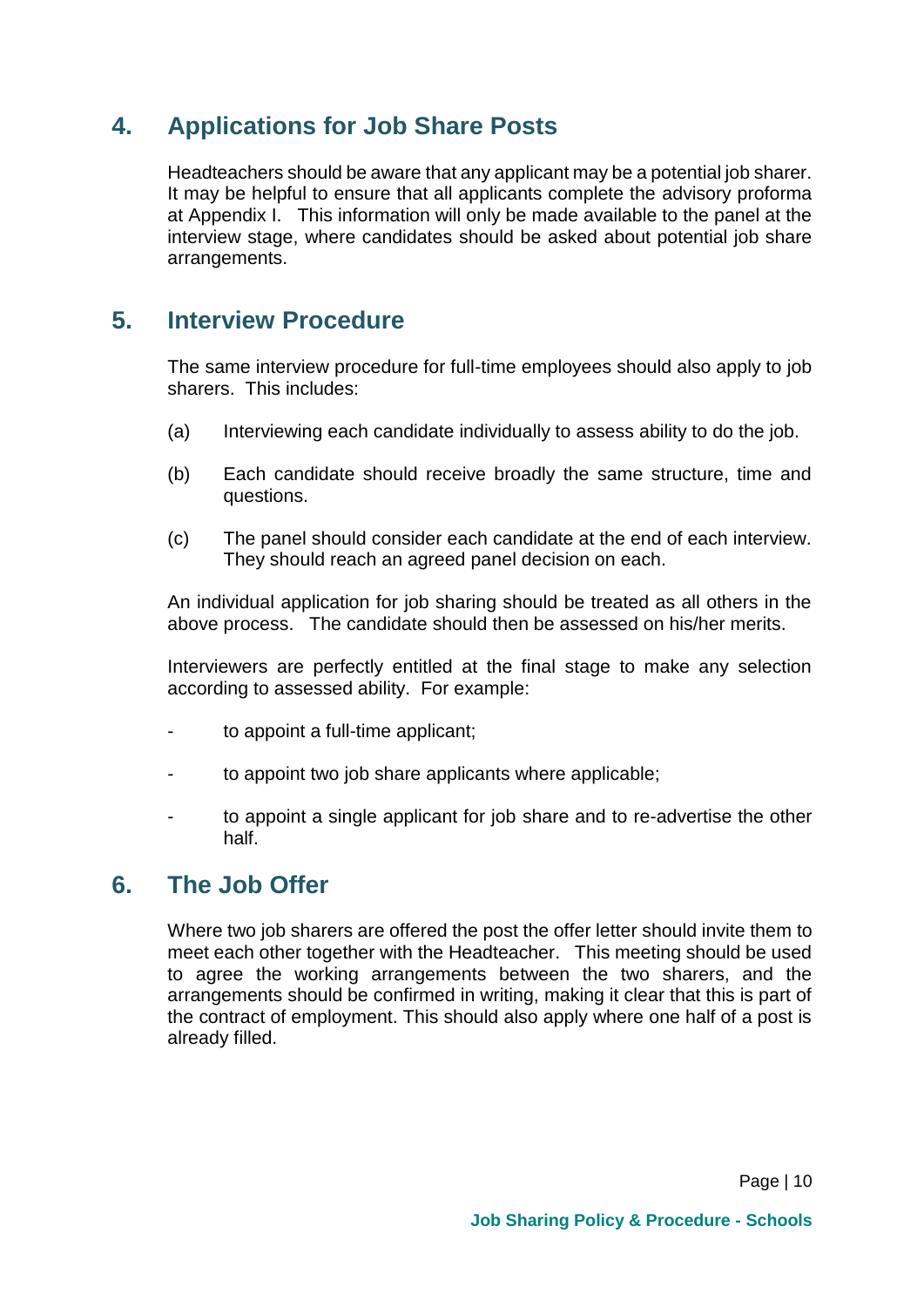# <span id="page-11-0"></span>**7. Rates of Pay**

Job sharers will be paid the appropriate rate of pay for the role on a pro rata basis.

#### **8. Holidays**

(i) Annual Leave (APT&C and Manual Staff)

Job sharers are entitled to annual leave pro rata to the entitlement of a full-time employee.

(ii) Public and Statutory Holidays (All Staff)

There are generally 8 public holidays per year which should be divided on a pro rata basis between both sharers. In practice each job sharer would then be entitled to 4 public holidays per year.

In operational terms as most Bank Holidays fall on a Monday, the job sharers and their manager should agree cover arrangements which allow the person who works the second half of the week to have some time off work for statutory holidays.

#### <span id="page-11-1"></span>**9. Method of Payment**

Job sharers will be paid through the payroll in the same way as full-time employees.

#### <span id="page-11-2"></span>**10. Notice of Termination of Employment**

The notice of termination for job sharers will be in line with their conditions of service.

#### <span id="page-11-3"></span>**11. Pensions**

Job sharers will be admitted to the Local Government Pension Scheme or Teachers' Pension Scheme. The contribution remains at the same percentage of salary.

If existing employees wish to leave the scheme when opting for job share they will be unable to withdraw their contributions from the fund because they will not count as "leavers" for pension purposes (i.e. they have not left the Council's employ). Service and contributions will be "frozen" subject to return to wholetime employment or cessation of employment.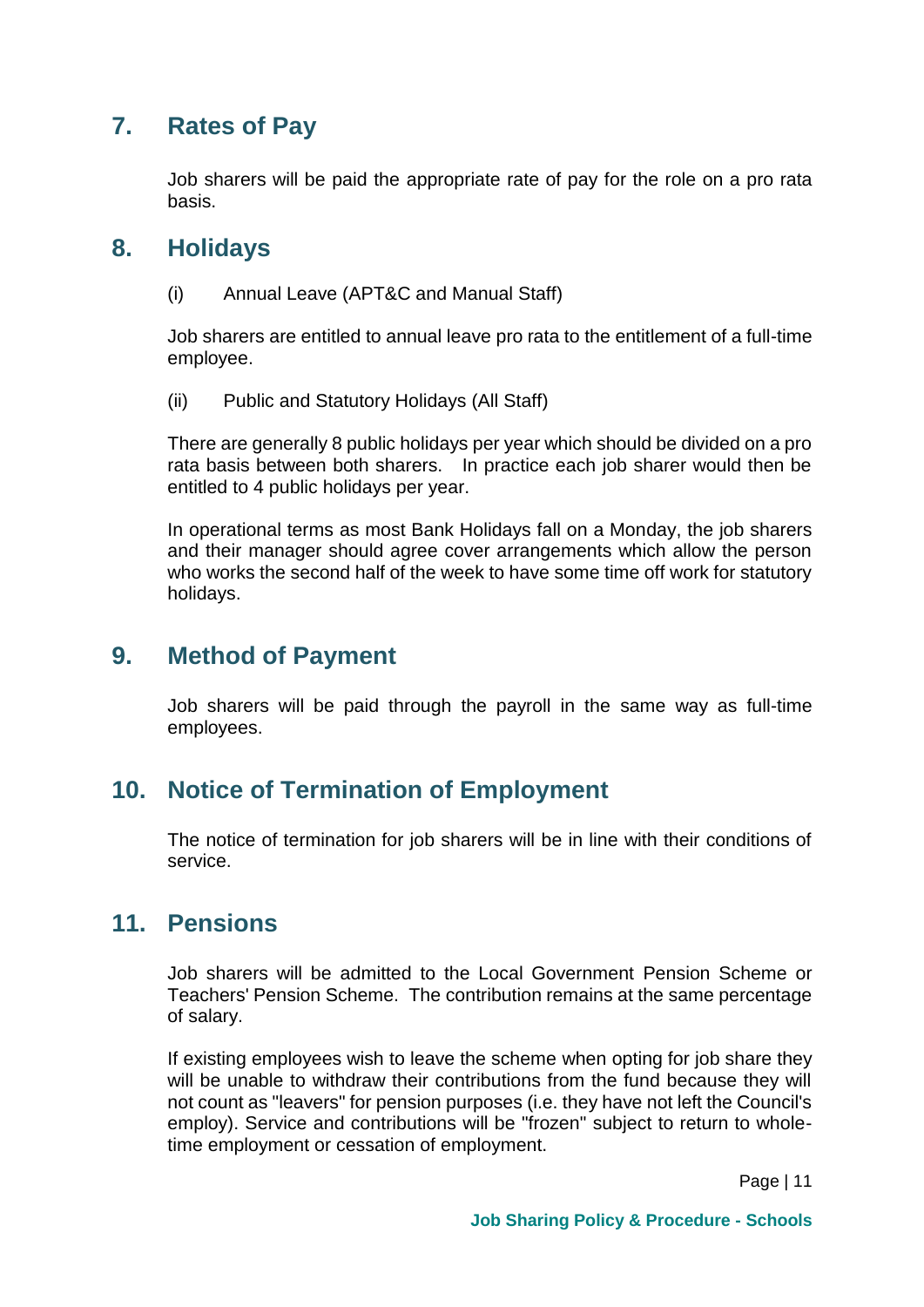Employees considering job sharing prior to retirement must seek advice on the implications from the pension scheme provider.

# <span id="page-12-0"></span>**12. Maternity Leave**

Job sharers will be eligible for the Council's maternity scheme subject to the normal conditions of the scheme being fulfilled.

Where a woman previously working full-time returns from maternity leave and indicates that she wishes to undertake her previous duties on a Job Share basis, this request should be given serious consideration.

# <span id="page-12-1"></span>**13. Overtime (APT & C and Manual Staff)**

The experience of other Local Authorities operating Job Sharing schemes indicates that overtime for job sharers may be a problem.

In order to clarify this matter job sharers, who work beyond their normal hours but not outside the normal working day, will be paid for their extra work on their basic hourly rate. Alternatively, time off in lieu may be more appropriate subject to the Headteacher's discretion.

# <span id="page-12-2"></span>**14. Complaints**

Complaints from existing staff regarding the application of the scheme can be made through the school's Grievance Procedure.

# <span id="page-12-3"></span>**15. Queries on the Operation of the Scheme**

These should be taken up with the Headteacher in the first instance.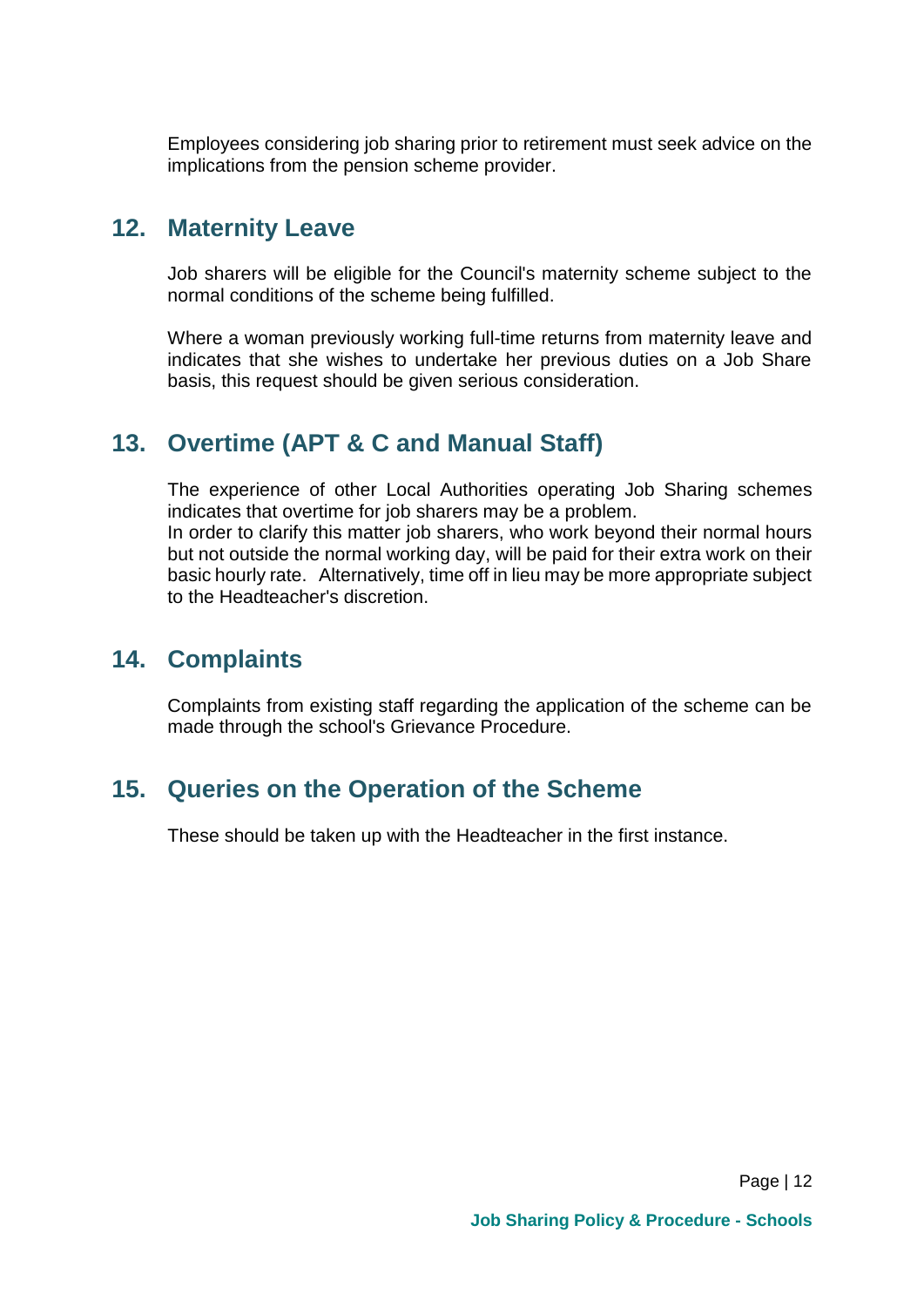# <span id="page-13-1"></span><span id="page-13-0"></span>**GUIDANCE NOTES FOR EMPLOYEES**

# **1. The School's Policy**

Under the school's Job Share Policy all vacancies will be regarded as having the potential for job-sharing unless specifically excluded on special grounds.

# <span id="page-13-2"></span>**2. What is Job Sharing?**

Job Sharing involves two people voluntarily sharing one full-time job. Each person does a portion of the work and receives a proportional amount of pay and benefits on a pro rata basis.

# **3. How does it operate?**

The arrangements for job sharing may vary dependent on the type of work, the needs of the employing division and the individuals concerned. Job Sharers will generally work a minimum of 16 hours per week. Arrangements for the division of hours are flexible. As a job sharer you do not necessarily have to work a portion of each day. You may agree on a morning/afternoon split, alternative days or weeks or split the week from Monday to Wednesday morning and Wednesday afternoon to Friday.

The specific arrangements do, however, need to take into account the requirements of the school and will be subject to Governors' approval.

Specific guidance on job sharing arrangements for teachers can be found at Appendix 3.

# <span id="page-13-3"></span>**4. What are the Conditions of Service?**

As a job sharer you will receive an individual Contract of Employment. Your pay will be based on the number of hours worked and the grade/salary associated with the post. It will be on a pro rata basis, as will sick pay entitlement, maternity leave entitlements and, where appropriate, annual leave, which will be applied on an individual basis. You can still remain in the Local Government Pension Scheme or Teachers' Pension scheme.

# <span id="page-13-4"></span>**5. How to become a job sharer**

You can apply to share your existing job by submitting a flexible working request in line with the Flexible Working policy.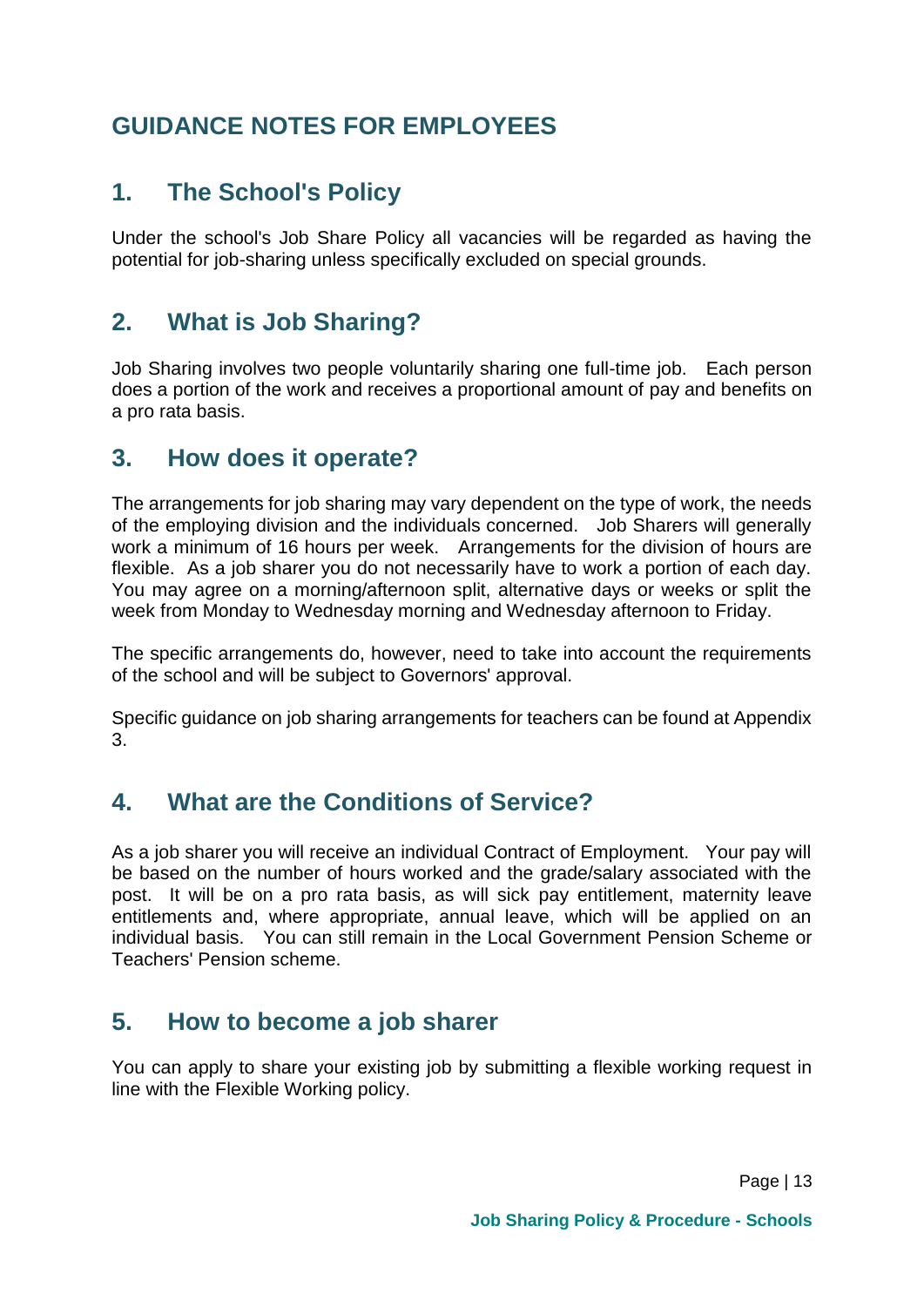# <span id="page-14-0"></span>**6. What about promotion and career development?**

Job sharers will be able to apply for any vacancy through the normal process on a fulltime or job share basis, providing the position is considered suitable for job-sharing.

# <span id="page-14-1"></span>**7. What happens when one job-share partner leaves?**

If your job-share partner leaves and school management agree that the post should be maintained on a job share basis, the other half of your post will be advertised as a job share.

If the other half of your post is not filled through advertising or if in other exceptional circumstances it is agreed that your post should be held by a full-time employee, you will be offered the opportunity to fulfil the full-time role.

If you want to leave the job sharing scheme you can apply for transfer or promotion to a full-time post.

# <span id="page-14-2"></span>**8. Exemption from the scheme**

Some jobs may be exempted from the scheme but only when there are special reasons and after full consideration.

If it is agreed that a job will be excluded from the scheme, this will be indicated on the job vacancy advertisement.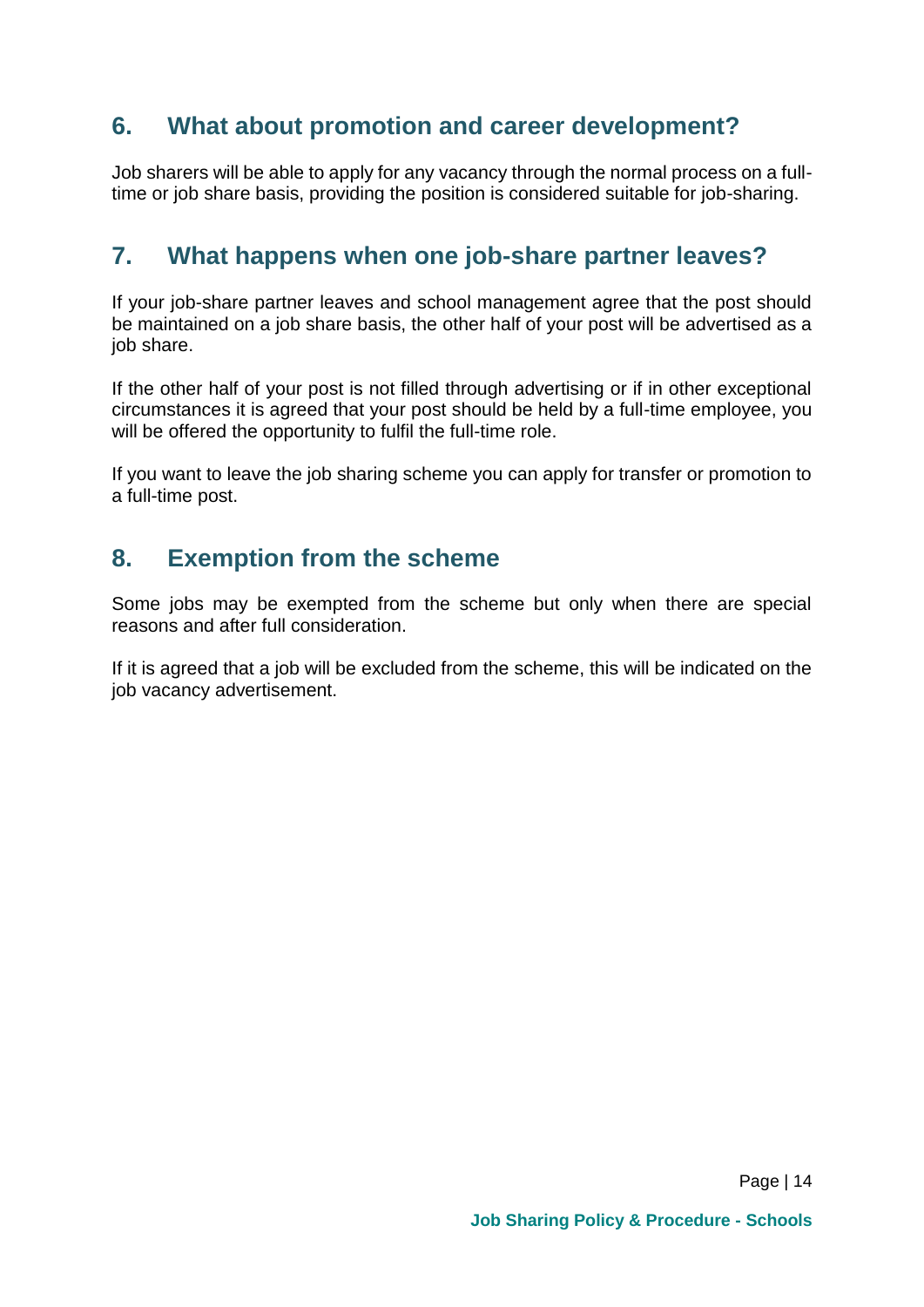# <span id="page-15-1"></span><span id="page-15-0"></span>**Job Sharing Advisory Pro-Forma**

- 1. In line with School policy this post is open to job sharing.
- 2. Job-sharing generally applies where two people voluntarily share the duties and responsibilities of one full-time job. Pay and other benefits are shared between them in proportion to the percentage of hours each works. If necessary, a degree of overlap can be built into the work periods at each "changeover point", so that contact can be made between the two workers and communication/discussion occur to ensure efficiency is maintained.
- 3. There are a variety of ways in which the hours of the job may be shared. The time can be worked by an am/pm split, or alternating days or weeks, or with the week split from Monday to Wednesday and Wednesday to Friday, or any other combination which takes into account the needs of the employing Division and the sharers. The split need not be 50/50.
- 4. Remuneration and other terms and conditions of employment will apply on a pro rata basis to those employees working full time and full details will be made available to potential job sharers at interview stage.
- 5. If you are interested in job sharing, please complete the slip below and return it with your application form. Should you already have a person in mind to share the job with, please note that each of you should make a separate application and that each application will be treated on its own merit. There is no guarantee that either of you will be appointed, or if one of you is, that the other will be.
- 6. This information will not be made available to the panel at the short listing stage of the recruitment process, but you may be asked about job sharing arrangements at interview.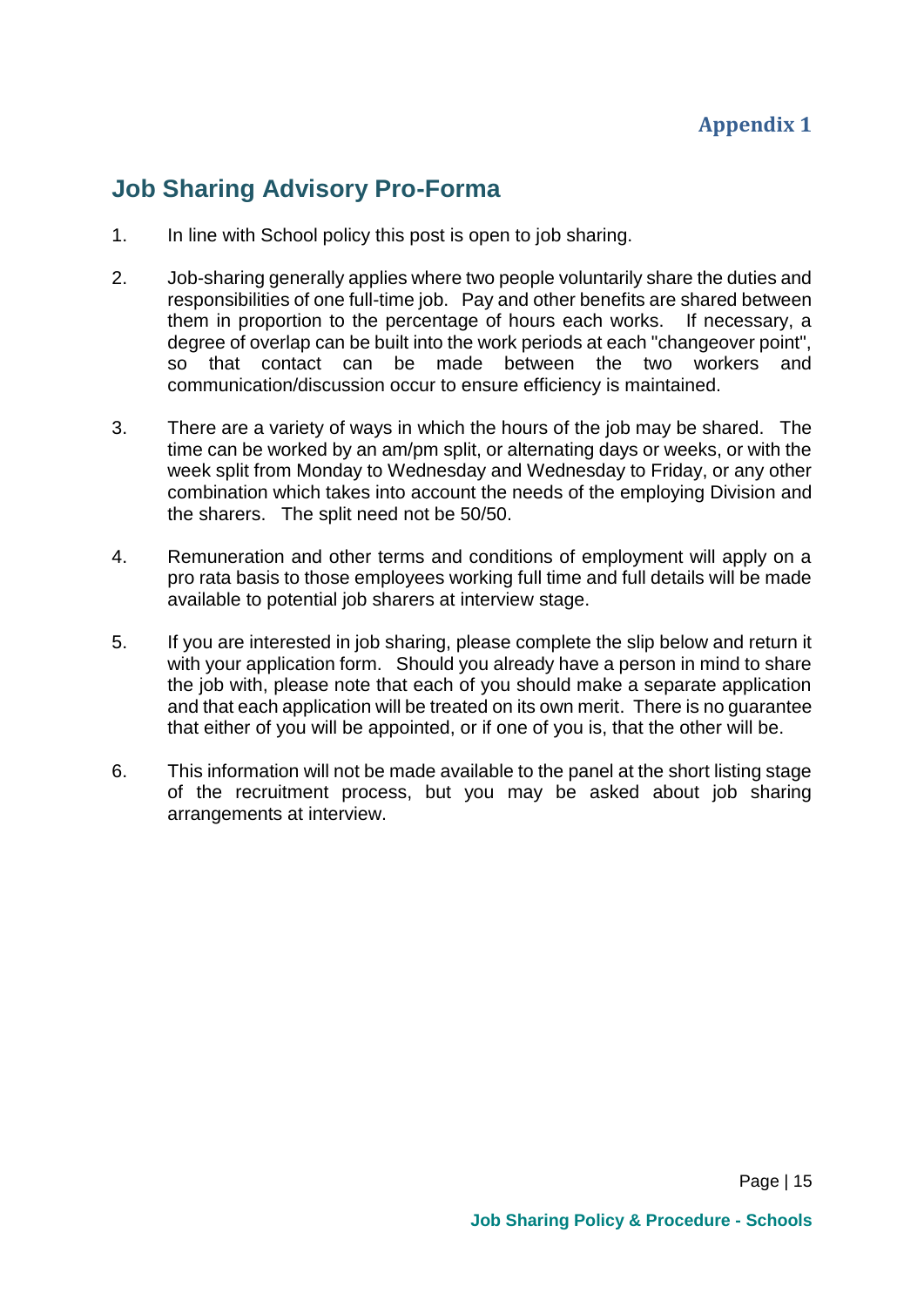# <span id="page-16-0"></span>**APPLICATION FOR JOB-SHARING**

| Surname:                |  |
|-------------------------|--|
| <b>Preferred Title:</b> |  |
| <b>Other Names:</b>     |  |
| Job Applied For:        |  |
| Post Number:            |  |
| School:                 |  |

# **JOB SHARE ARRANGEMENTS**

(Please tick appropriate box/es or complete space below marked "other")

| Daily |           | Alternate<br>Days | Part Week |           | Alternate<br>Weeks |
|-------|-----------|-------------------|-----------|-----------|--------------------|
|       |           |                   |           |           |                    |
| AM    | <b>PM</b> |                   | Monday    | Wednesday |                    |
|       |           |                   | Tuesday   | Thursday  |                    |
|       |           |                   | Wednesday | Friday    |                    |
|       |           |                   |           |           |                    |
|       |           |                   |           |           |                    |

Other - Please specify below:

| Are you ALSO interested in this job on a full-time basis? |     |
|-----------------------------------------------------------|-----|
| (Please circle as appropriate)                            |     |
| <b>YES</b>                                                | NO. |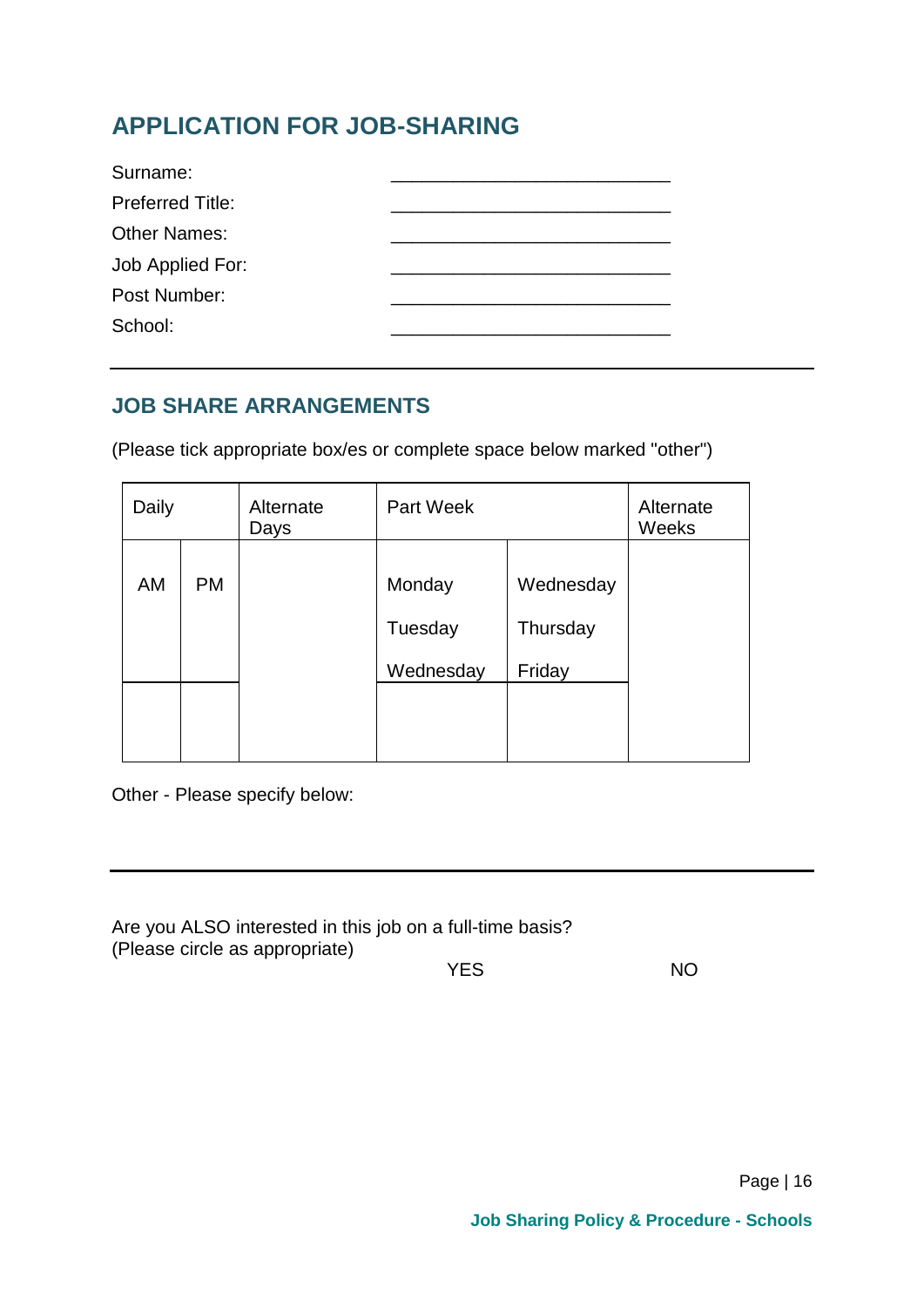#### <span id="page-17-0"></span>**Appendix 2**

# <span id="page-17-1"></span>**Guidance for Headteachers on Teachers working Job-Share**

#### <span id="page-17-2"></span>**1. Introduction**

The following is Local Authority advice on the practical operation of job share arrangements for teachers. It is specifically for Teachers as it relates to their terms and conditions of employment and applies to a Teacher in any type of establishment. The note does not cover all queries relating to job share however it is hoped that it will cover some of the main operational points and advice, and indicate where further advice should be sought.

For all staff (including teachers) the job share policy (available on the HR pages of the Intranet) provides additional advice and guidance. You may also wish to refer to the guidance on flexible working.

#### <span id="page-17-3"></span>**2. When can a teacher request to work job share?**

Any teacher (male or female) can request to work job share at any time during their career through the flexible working policy.

#### **3. What do I do if I receive a request from a teacher currently in work requesting to work job share?**

Give the request full consideration in line with the Flexible Working policy. If you agree to the request in principle inform the teacher that it will be dependent on recruiting a job share partner and the likely timescales for this.

#### **4. What do I do if I receive a request from a pair of currently full time teachers requesting to work job share?**

Give the request full consideration in line with the Flexible Working policy. If you agree to the request in principle inform the teachers that it will be dependent on recruiting a teacher to the vacant post and the likely timescales for this.

#### **5. What do I do if I receive a request from a teacher currently on maternity leave?**

Give the request full consideration in line with the Flexible Working policy. If you agree to the request in principle inform the teacher that it will be dependent on recruiting a job share partner and the likely timescales for this. However you should discuss with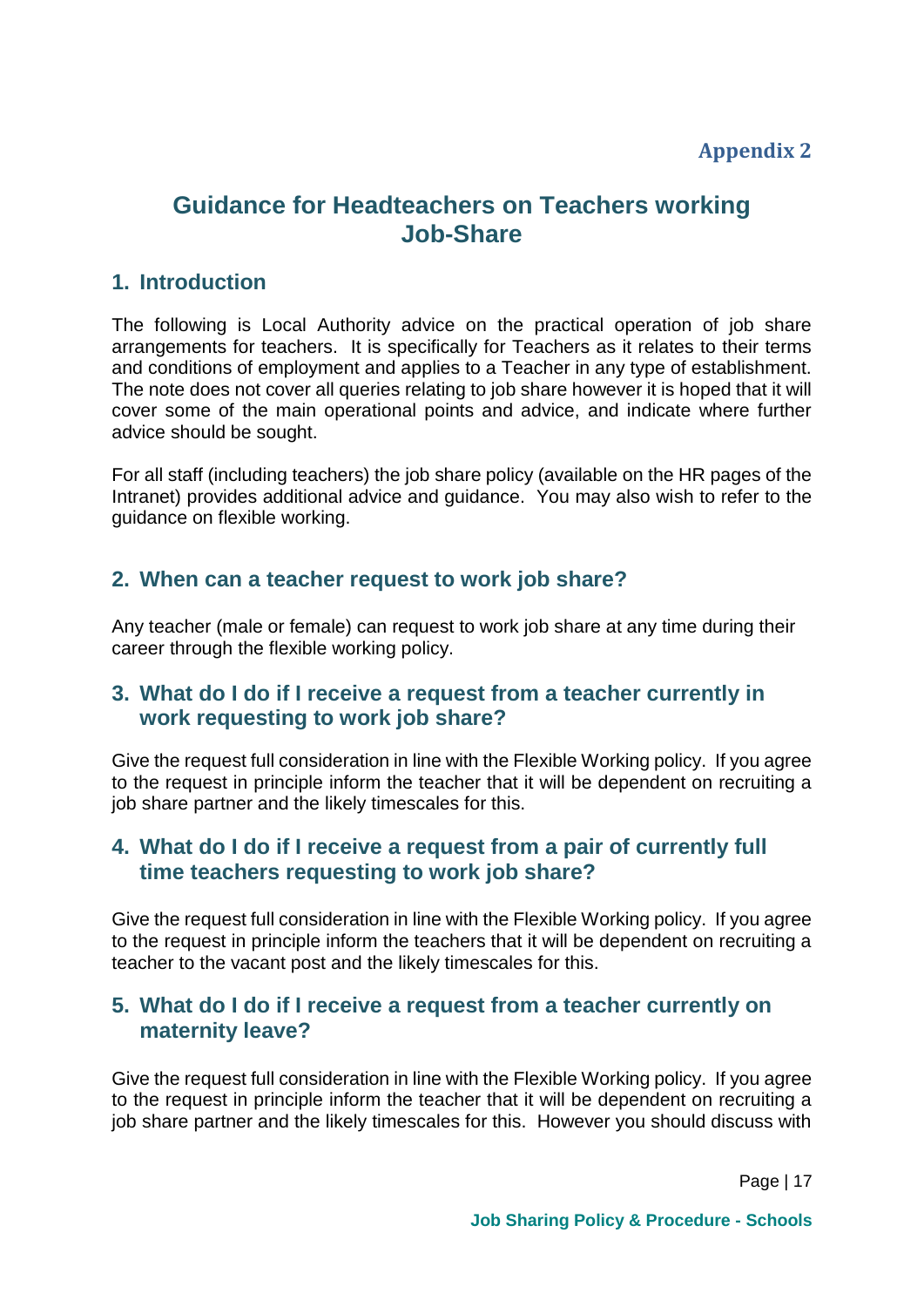the teacher and consider temporary arrangements to accommodate the reduced hours on return to work.

**NB**. When a teacher is returning from maternity leave, they are only obliged to give 8 weeks' notice. Good practice would be to agree the level of contact with the teacher prior to the start of their maternity leave and to discuss the fact that any flexible working requests (job share or part time working) will be considered but that early submission of the request gives the school time to ensure that the proper arrangements are in place prior to the return of the teacher.

#### **6. What issues should I consider when I have received a request to work job share?**

- Consider the post in detail; does it require a broad range of skills? Can responsibilities be clearly defined and divided (classroom based and other e.g. attendance at staff/department meetings)? What amount of overlap do you think is required?
- Will there be any additional costs which may be incurred
- Is there a potential for a detrimental impact on quality or continuity
- Number of other job share's already within the school (organisation, communication issues etc.)

There may be grounds to decline the request based on some of the points above, however we would advise that if you are going to decline a request you always take advice from HR as current case law suggests that there are few valid reasons for declining a job share request. Practical solutions should always be considered and discussed with the job sharers to avoid any difficulties.

#### **7. What do I do if I am going to decline the job share request?**

The expectation is that most posts will be eligible for job share (see advice above) and therefore when a request is being declined the business and operational reasons should be clearly stated and an explanation of the potential solutions that have been considered and discounted should also be given in writing to the employee. It is important that the case is robust and will withstand scrutiny.

#### **8. Does the Teacher returning from Maternity Leave have the right to return to the same class/year group?**

A teacher returning from maternity leave has the right to return to the job in which she was employed under her original contract of employment and on terms and conditions not less favourable than those which would have applied had she not been absent. Therefore if she is employed as a classroom teacher she can return to any classroom teacher post in the school.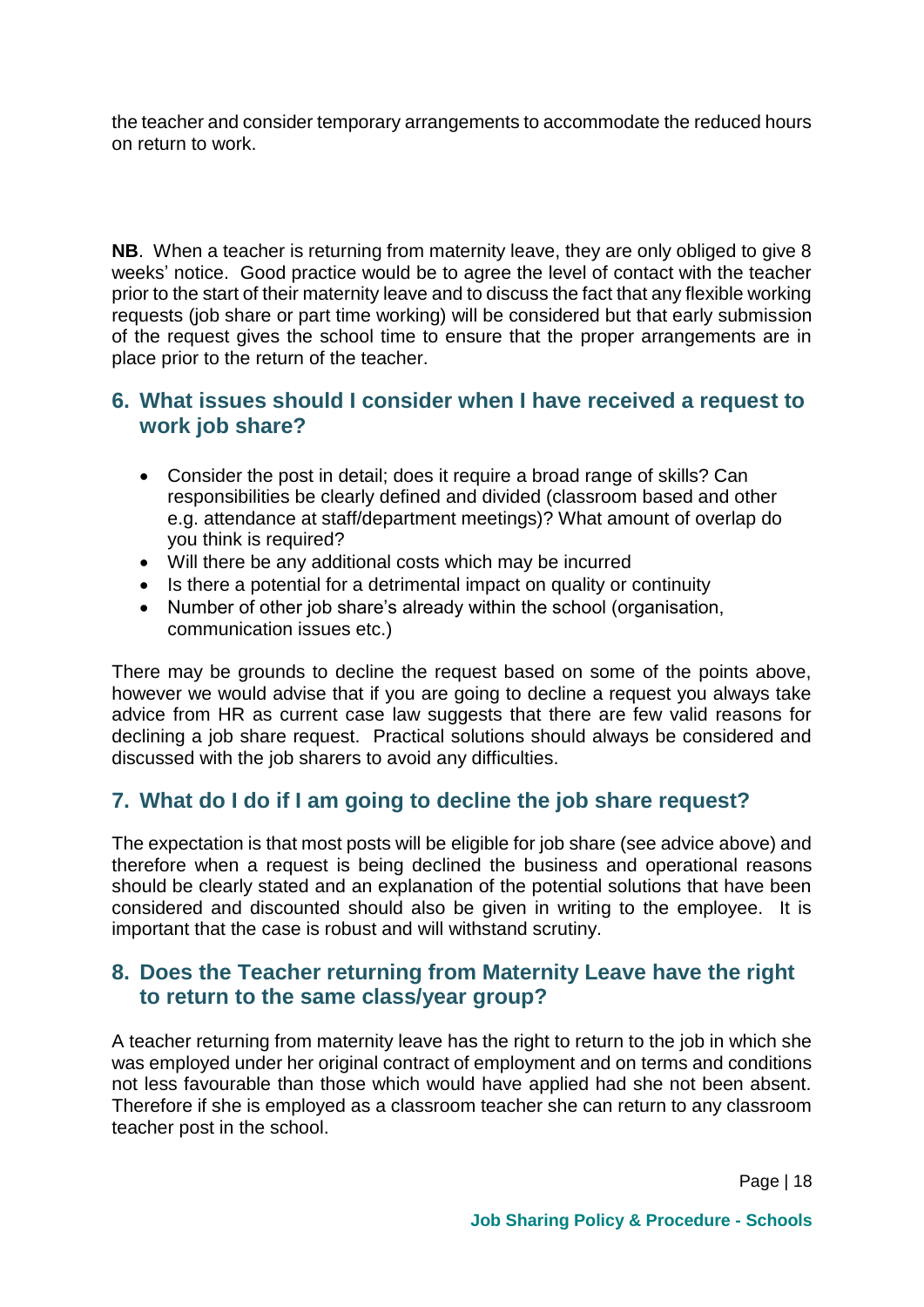#### **9. How do I recruit a job share partner?**

The post should be advertised via E-Teach as soon as possible. There is no additional cost in placing an advert over the annual payment paid by schools.

In addition this website is a nationally recognised recruitment forum for schools and recruitment through other medium is rarely necessary.

#### <span id="page-19-0"></span>**10. How do I manage a new pair of job sharers?**

There are many practical elements which should be considered when managing job sharers. It is vital that arrangements for covering the workload, split in duties/area of responsibility, communication between the pair etc, should be agreed between the job share partners and the school and confirmed in writing - ideally before the start of the arrangement. Attached is a pro forma covering some of the main areas which may apply in your school. Completion of the form with the job share partners would then form an addendum to their contract.

Most difficulties occur with job share arrangements because these issues have not been discussed, clarified and agreed at the start or very early on in the job share arrangements. The agreement should be reviewed on an annual basis to take into consideration changes within the school, curriculum etc. However this does not mean you require a teacher to vary their hours on an annual basis.

There are no rules about how you should manage the various elements within a job share arrangement, however detailed below are some of the areas you may want to consider and best practice advice:

#### **10.1 Weekly communication/Handover**

Job share partners would need to communicate on a weekly basis about the pupils and planning etc. Any partnership must be clear what information they are responsible for sharing and the mechanism for sharing that information. It could be a simple as a note book in which specific elements are communicated. If both partners are in school on the same day i.e. they split the week 50/50, a handover session may be scheduled.

#### **10.2 INSET Days**

Job share teachers are only obliged to attend a proportion of INSET days (i.e. 2.5 days if job share arrangement is 50/50 split of hours). However there are many benefits to Teachers attending all 5, and many schools would want them to do that. INSET days are a key part in personal and school development for all teachers and School Teachers' Pay & Conditions Document (STPCD), or "the blue book", refers to the fact that teachers should work such reasonable additional hours as may be needed to discharge their duty effectively. Our advice is that it is not an unreasonable request for schools to ask job share teachers to attend INSET days within the remit of directed time, as it is the Head teacher who determines how directed time should be utilised. This requirement of the school could be off-set for the job sharers against other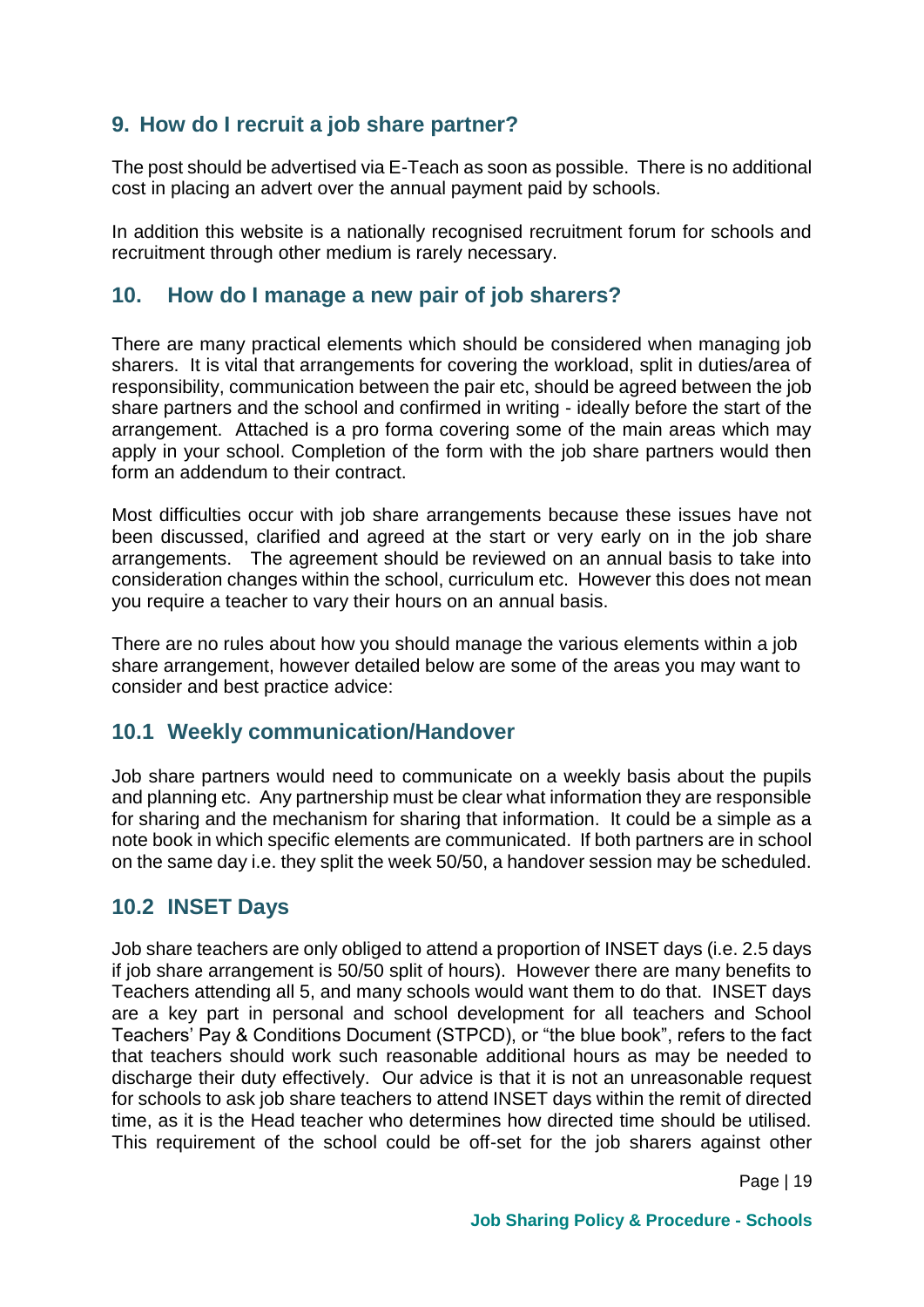responsibilities i.e. a reduced attendance at staff meetings (i.e. less than 50% each); see section on staff meetings below.

Please note that the STPCD (See "Working Time" paragraphs) states that "no teacher employed part-time may be required to be available for work on any day of the week or part of any day of the week on which the teacher is not normally required to be available for work under their contract of employment (whether it is for the purpose of teaching pupils and performing other duties or for the sole purpose of performing other duties)".

#### **10.3 Curriculum responsibilities**

All Teachers' responsibilities include curriculum responsibilities and thought needs to be given how best this aspect is managed for the school.

One option would be for the job sharers to share a major curriculum responsibility ensuring that the work is allocated fairly. Where this is not practical, responsibility could be considered for curriculum responsibilities which are achievable by a teacher on a job share contract i.e. an individual responsibility for smaller foundation subject.

#### **10.4 Staff Meetings**

These are an essential information exchange forum and complete non-attendance can lead to isolation. Schools sometimes alternate the meetings between the beginning and the end of the week to allow both job sharers to attend although this may not be possible in all schools.

Where alternate attendance by both job sharers is not possible or you do not require a job sharer to attend all meetings (see INSET section above) you should ensure that there is a mechanism for sharing the information. You may have a nominated information sharer from each meeting who is responsible for briefing job sharers (and other absentees) on action they need to take. Minutes/action notes could be posted on, for example, the staff notice board the following day. If one job sharer does attend then they should accept responsibility for briefing their job share partner. Providing the mechanism for sharing the information is in place and that should be whatever works best for the school, the non-attending job sharer bears equal responsibility for keeping themselves up to date.

#### **10.5 Reports and Parents Evenings**

It is a duty on the part of all teachers to make records and reports, and communicate and consult with parents. Both teachers should contribute to the reports of pupils and communication with parents.

In reality most parents' evenings take place over a number of sessions and it is reasonable to expect that both job share partners share the responsibility for parents' evenings.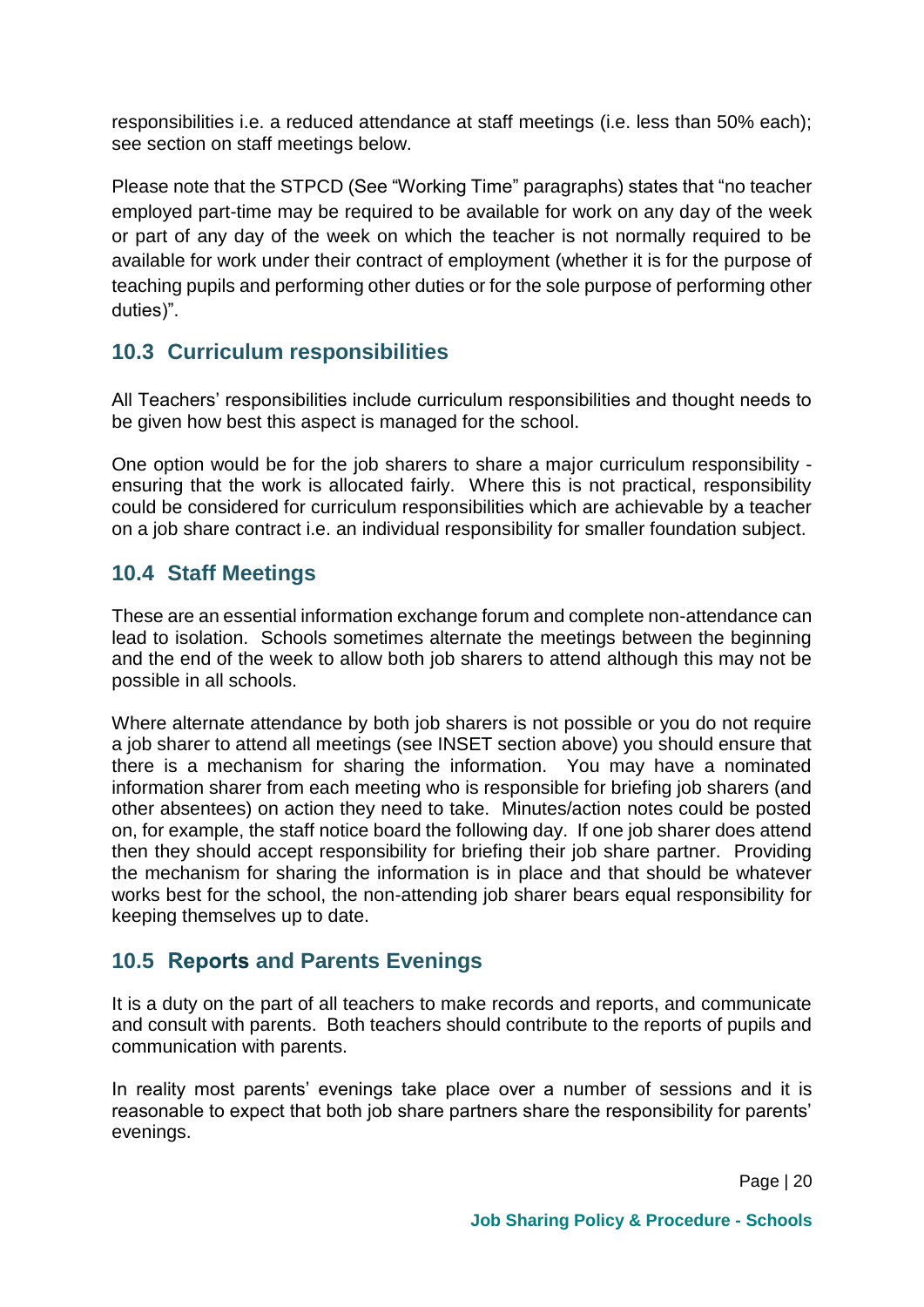# **10.6 Teaching & Learning Responsibility Payments (TLRs)**

It is possible to job share a post that attracts a TLR - again discussion with the job sharers is important to establish the sharing of the responsibilities for which the TLR is paid.

TLRs always apply to a post, therefore if a Teacher requests a job share contract and they are currently in a post which has a TLR attached, the recruitment for the job share partner would be for a Teacher post with a TLR.

If, as a result of a restructure within the school, a new post with a TLR becomes available, job sharers would have the right to apply, however both partners would have to be suitable candidates and appointed to the post.

If you have other circumstances relating to job sharers and TLRs please seek further advice from HR.

#### **10.7 Performance Management**

Job sharing partners are eligible for separate, individual performance management reviews as any other teacher. It is reasonable that account is taken of the targets that contribute to school improvement - any personal targets will of course relate only to the individual.

#### **10.8 PPA time**

Job sharers are entitled to pro rata PPA time.

#### <span id="page-21-0"></span>**11. What happens when a job share partner leaves?**

The decision to advertise the post should be made by the schools management. If the requirement for the full post remains then the remaining hours should be offered to the existing job share partner. If this is declined then a job share partner should be advertised for. If, due to falling roles/budget difficulties a school has opted not to recruit the other half of the job share and the remaining job share partner becomes a part time member of staff, advice should be taken.

#### <span id="page-21-1"></span>**12. What arrangements should I make for the Performance Management of Job Share Partners?**

Job share teachers are covered by the current performance management regulations (unless they are employed on a temporary contract for less than one term) and should be treated the same as their full time counterparts. However, objectives should be proportionate to their contractual hours. Shared objectives can be given however individual responsibilities should be specified.

**And finally** - there are many positive examples of job share arrangements that work very well for schools and teachers. The key to a good job share arrangement is a commitment on both sides to make it work, establishing the arrangements /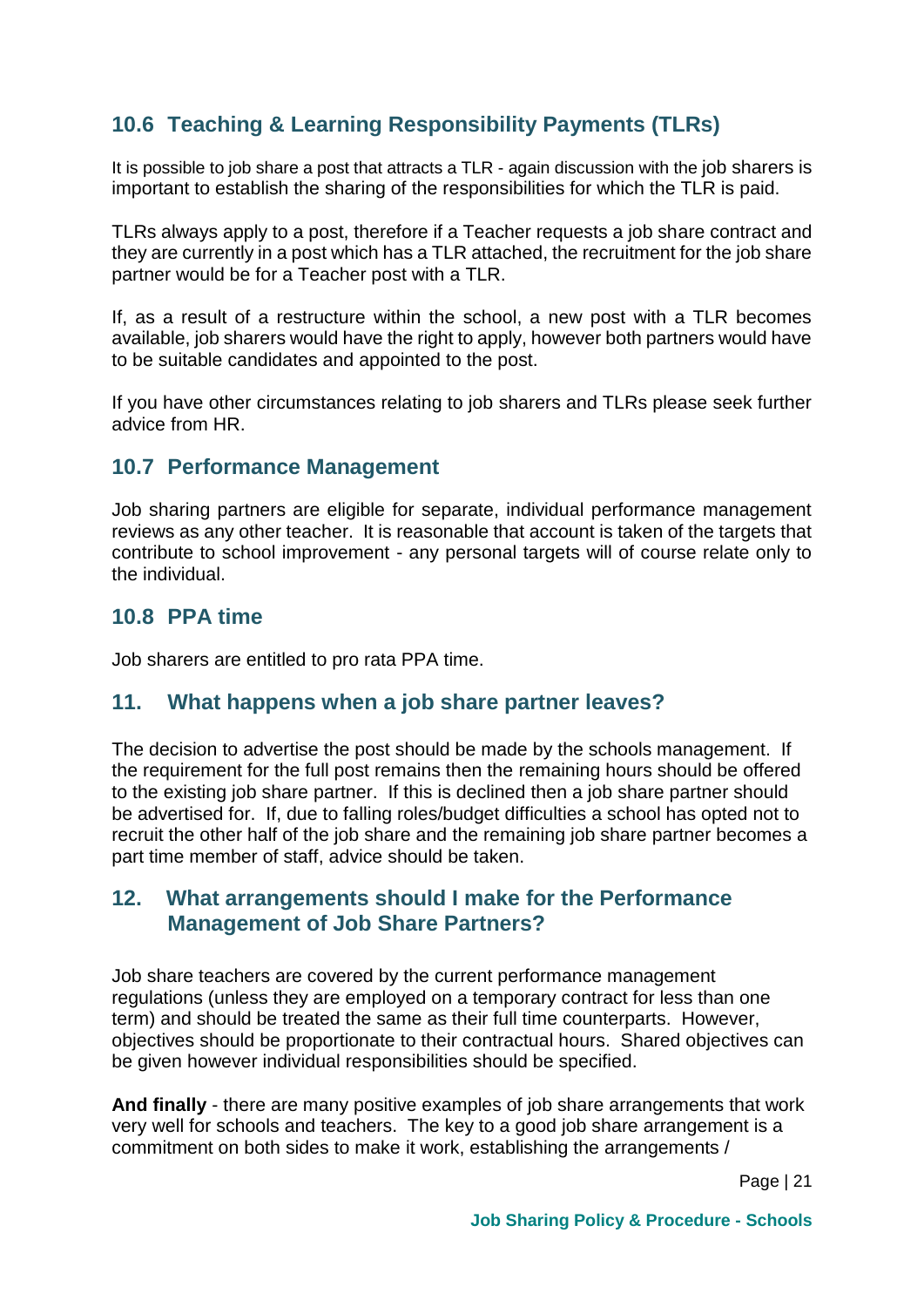principles ideally beforehand (or very early on), clear and regular communication and regular reviews as part of the normal management processes.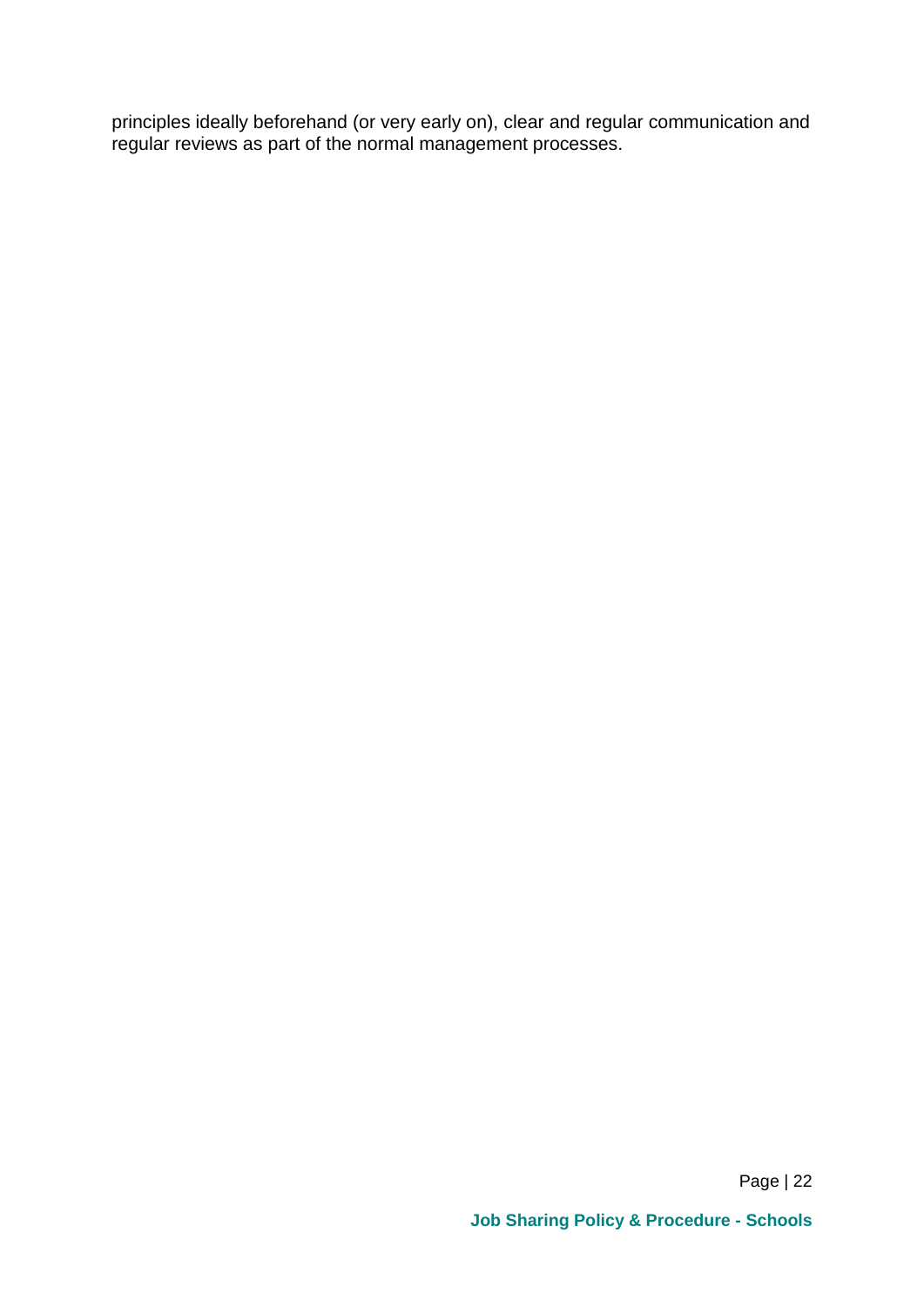# **Appendix 3**

# <span id="page-23-0"></span>**Job Share Agreement for Teachers**

| $10^{10}$ candidates $1^{10}$<br>Names of Job Sharers: | Α.                                  |
|--------------------------------------------------------|-------------------------------------|
|                                                        | <b>B.</b>                           |
| Date of Start of job share:                            |                                     |
| Job share arrangements:                                | i.e. 2 x 0.5 FTE<br>Α.<br><b>B.</b> |
| <b>Directed Time:</b>                                  |                                     |
| PPA Time:                                              |                                     |
| TLR Arrangements (if<br>appropriate):                  |                                     |
| NQT / Management time (as<br>appropriate):             |                                     |
| Communications/ Planning:                              |                                     |
| <b>INSET Days:</b>                                     |                                     |
| <b>Curriculum Responsibilities:</b>                    |                                     |
| <b>Staff Meetings:</b>                                 |                                     |
| <b>Reports and Parents Evenings:</b>                   |                                     |
| Signed - Job sharer A:                                 |                                     |
| Signed - Job sharer B:                                 |                                     |
| Signed - Headteacher:                                  |                                     |
| Date:                                                  |                                     |
| Date of Review of Agreement:                           |                                     |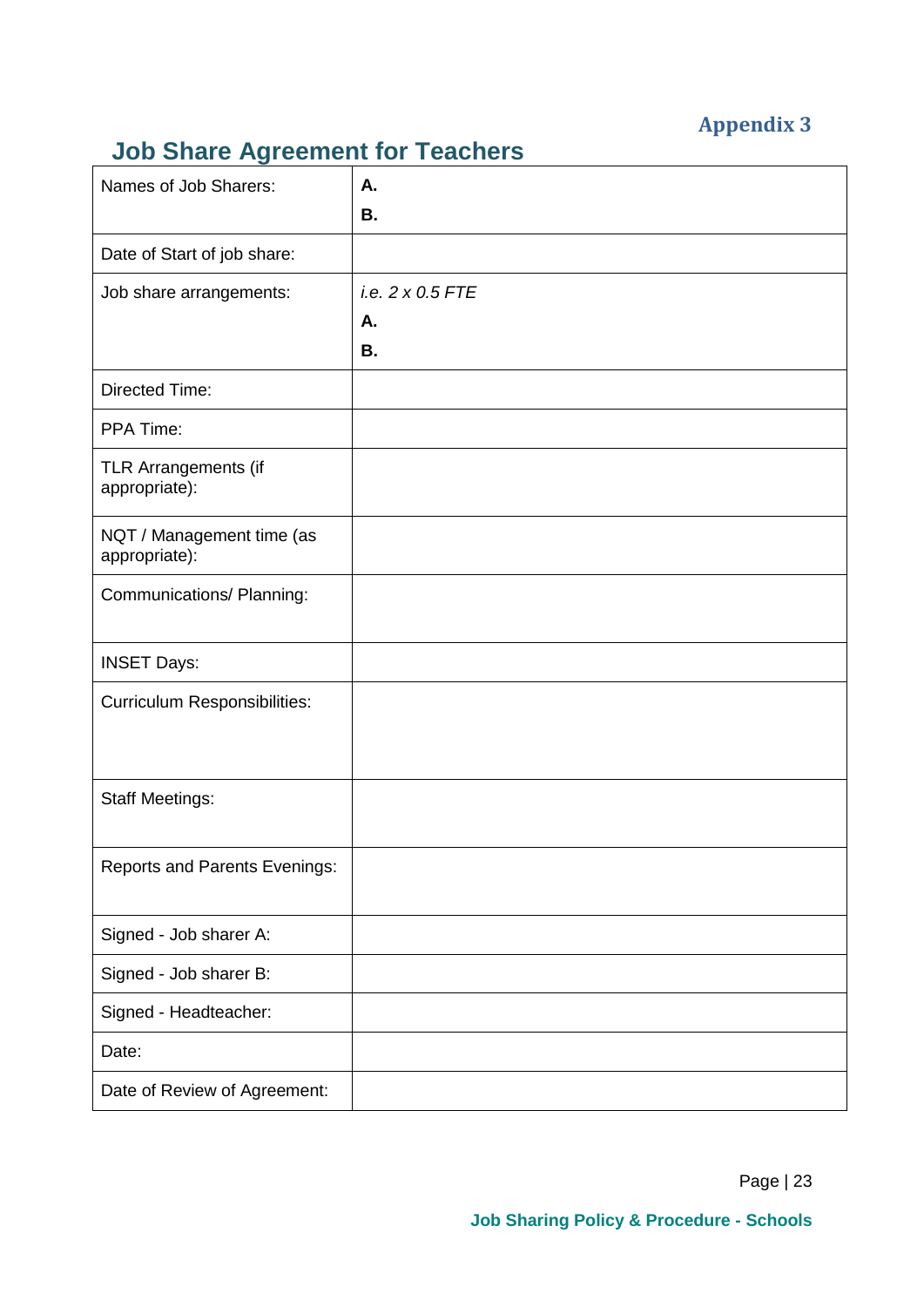# **Guidance on Teachers Job-Share Agreement**

This agreement should be completed prior to a job share arrangement starting, and forms the basis of the partnership. Other items can be added to the agreement that apply to the particular circumstances in your school, however it is advised that all the areas specified on the form are considered. This document then forms an addendum to your contract.

It is helpful if all parties have considered possibilities as to how various aspects of the agreement could operate and the advice below suggests some possibilities. Personal circumstances of the job share partners (JSP) will be considered and accommodated where possible however the needs of the school must take precedence.

#### **1. Directed Time**

Calculate the proportions of directed time each JSP has during the academic year, deduct the teaching time and consider how the remaining time can be utilised, e.g. to attend all inset days, to attend parents evenings, open afternoons, staff meetings.

NB. Head teachers determine the priorities for activities within directed time.

#### **2. PPA Time**

PPA time is proportionate to the amount of hours worked by each JSP. Specify when each JSP will take their PPA time. Some JSPs like to have some PPA time scheduled together throughout the term, Head teacher's should consider accommodating this, however it should be recognised that this may not always be possible as it is dependent on the flexibility of JSPs, timetabling constraints etc.

#### **3. TLR Arrangements**

If the post occupied by the JSPs has a TLR attached it is imperative that the individual responsibilities are recorded.

#### **4. NQT/Management Time**

If JSPs have additional non-contact time as a result of them being a NQT or having additional management responsibility, specify when this will occur.

#### **5. Communications/Planning**

Good communication between job share partners is central to a job share partnership working well for all concerned. A mechanism for handover of information should be established. This may be as simple as a note book where certain types of information are recorded or a telephone conversation between the JSPs at agreed times during the week. JSPs should be clear about what type of information they are responsible for sharing and how they are going to do that.

#### **6. INSET days**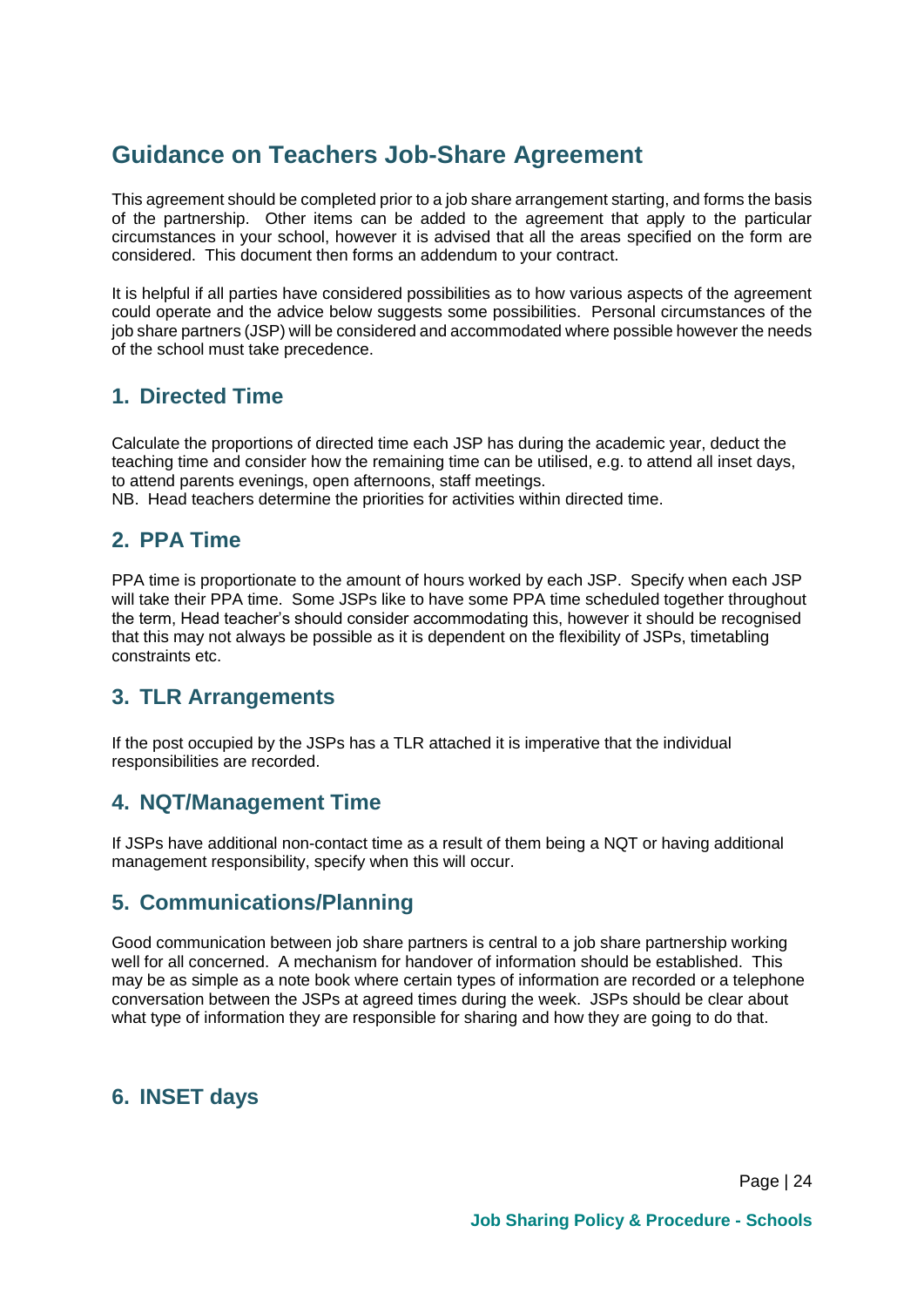It should be clear from the calculation on directed time how many INSET days each JSP is going to attend. If attendance at all 5 INSET days by both JSPs is not required it should be considered how that information is then going to be shared.

#### **7. Curriculum responsibilities**

Specify which curriculum areas are the responsibility of each JSP, if they are sharing a curriculum area, ensure that it is clear where individual responsibilities lie.

#### **8. Staff Meetings**

This should be taken into consideration in the directed time calculation. The school may opt to alternate the time of the meetings so both JSPs can attend, although this may not be possible in all circumstances. Some schools may split the responsibility of staff meetings and parents' evenings between the 2 JSPs. As with communication it should be clear whether it is the responsibility of the attending JSP to update their colleague or whether it is the responsibility of the non-attending JSP to access the minutes etc and follow up on any queries they may have.

#### **9. Reports and Parents evenings**

The agreement should specify how the completion of reports is going to be managed and who is going to attend the parents' evenings.

There are many different ways of arranging these particular elements of a job share partnership, and what works for one pair will not necessarily work for another pair even in the same school. The key is to consider possibilities and agree as much as possible in advance to prevent problems at a later stage. We would advise that the agreement is reviewed at least, on an annual basis, as arrangements made for one particular academic year may not operate as well in the next; therefore there is a need for flexibility by all parties.